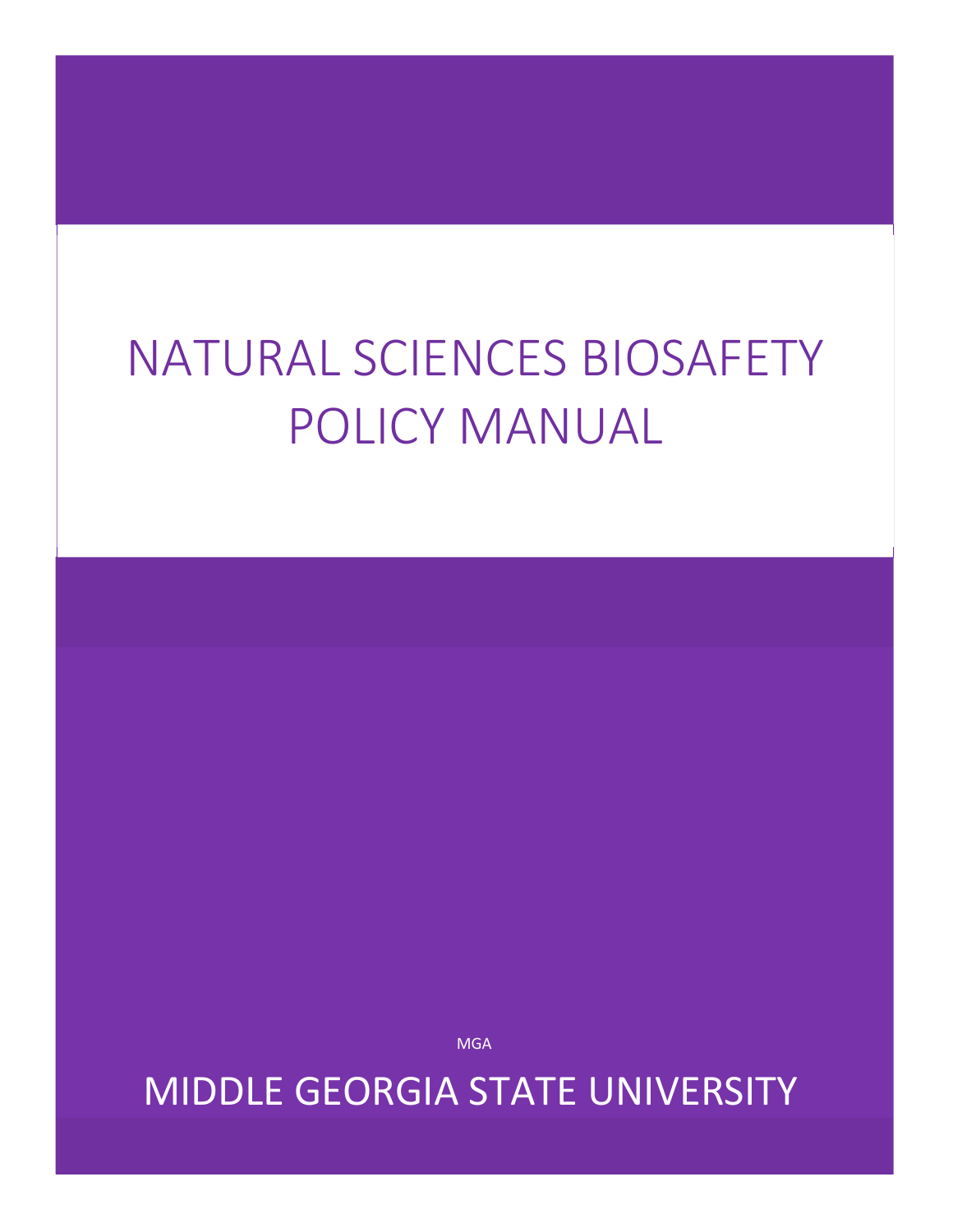# **Contents**

| PROCEDURES FOR REPORTING INCIDENTS INVOLVING BIOHAZARDOUS MATERIALS7 |  |
|----------------------------------------------------------------------|--|
|                                                                      |  |
|                                                                      |  |
| APPENDIX A: BIOSAFETY MEMORANDUM OF UNDERSTANDING AND AGREEMENT  10  |  |
|                                                                      |  |
|                                                                      |  |
|                                                                      |  |
|                                                                      |  |
|                                                                      |  |
|                                                                      |  |
|                                                                      |  |
|                                                                      |  |
|                                                                      |  |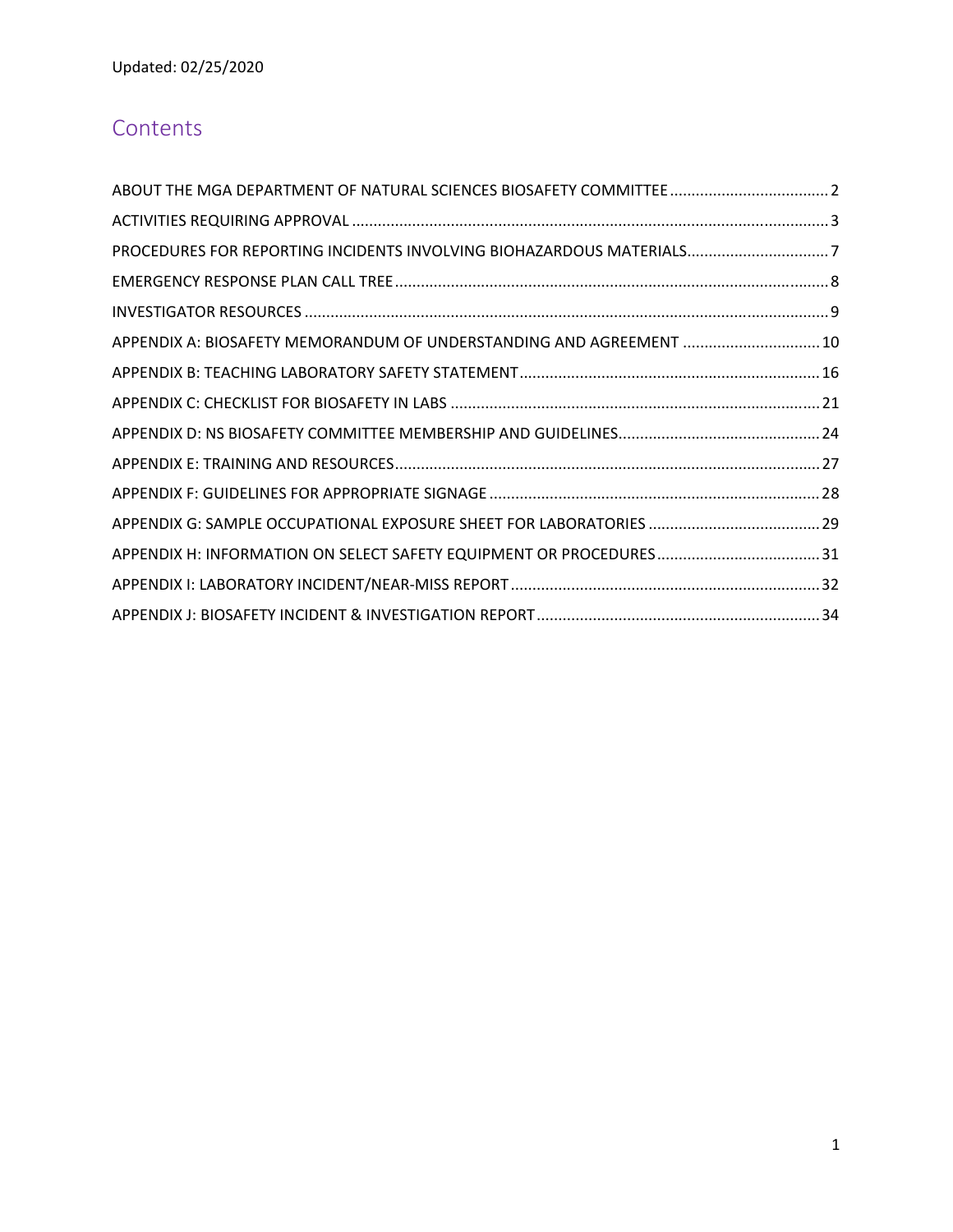# ABOUT THE MGA DEPARTMENT OF NATURAL SCIENCES BIOSAFETY **COMMITTEE**

The MGA Department of Natural Sciences Biosafety Committee is **responsible for oversight of activities involving biohazardous materials** as required by the National Institutes of Health *Guidelines for Research Involving Recombinant or Synthetic Nucleic Acid Molecules* (NIH Guidelines) and the Centers for Disease Control and Prevention (CDC) *Biosafety in Microbiological and Biomedical Laboratories*  (BMBL). Further information about this committee may be found in Appendix D.

All RESEACHERS must secure approval for their activities with 1) recombinant or synthetic nucleic acid molecules (r/sNA) or 2) biohazardous materials by submitting a **Memorandum of Understanding and Agreement (MUA)** with the NS Biosafety Committee (Appendix A). **Research at Biosafety Level‐3 and higher is not permitted at MGA.** 

Examples of r/sNA or Biohazardous materials that require review when used in research:

- transgenic plants or animals
- infectious organisms (bacteria, fungi, parasites, prions, viruses, yeasts, etc.) which can cause disease in humans and animals
- human or non-human-primate materials (body fluids, tissues, cell lines, etc.)
- biotoxins
- investigational live, recombinant, synthetic or attenuated virus strains
- plant pathogens
- mammalian cell culture

Examples of Activities not requiring approval

- Activities that involve only the *in vitro* use of nucleic acids (i.e., PCR, synthetic double stranded RNA) and does not involve the cloning and propagation of recombinant or synthetic nucleic acid molecules in cells, organisms or viruses.
- Use of microorganisms that can be contained at Biosafety level‐1.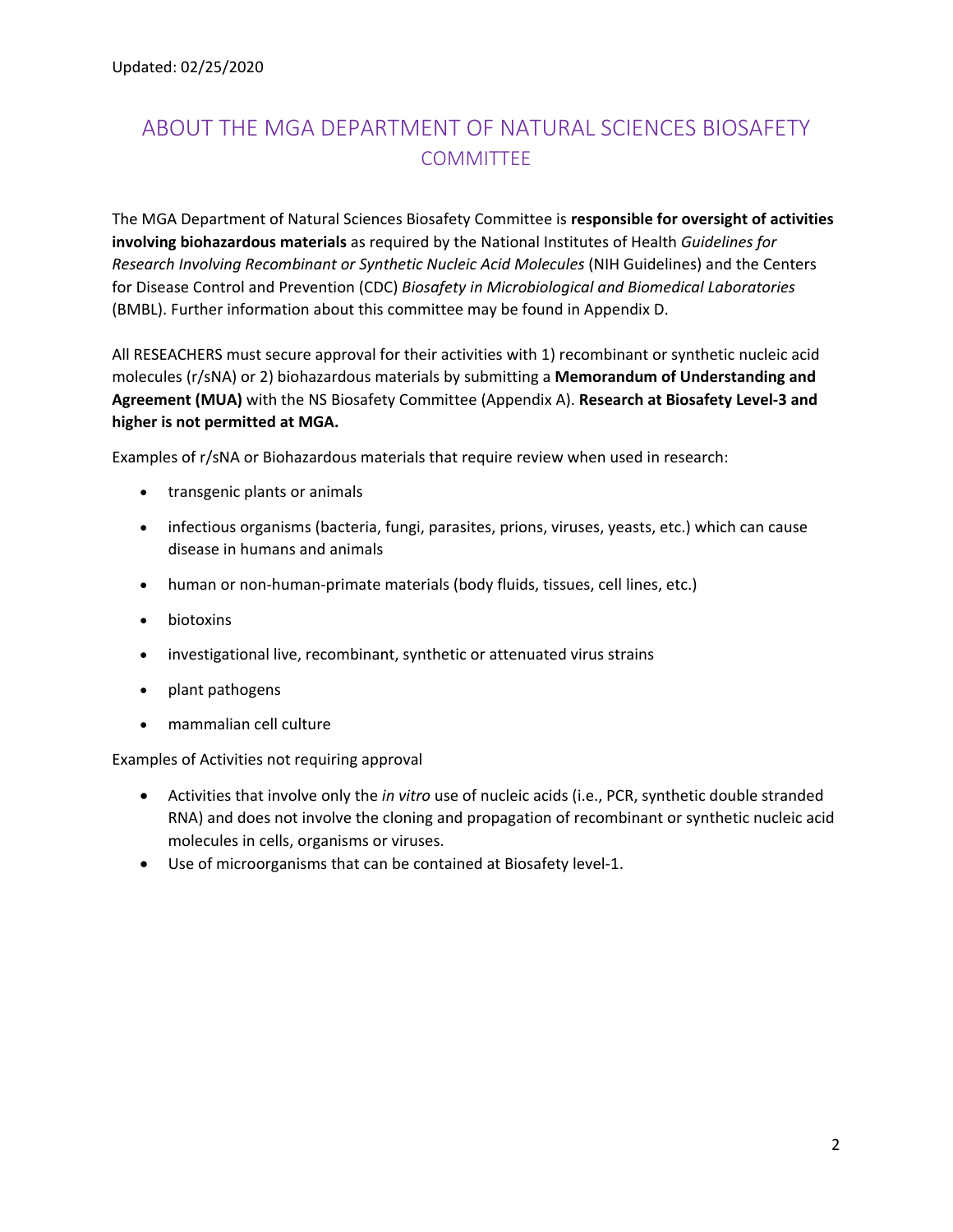# ACTIVITIES REQUIRING APPROVAL

**Research or Teaching involving materials that fall under any of these categories is required to have MGA Natural Sciences Biosafety Committee approval:** 

1. **Recombinant or Synthetic Nucleic Acid molecules (r/sNA)** activities as required by the NIH Guidelines for Research Involving Recombinant or Synthetic Nucleic Acid Molecules.

The following types of activities using rDNA must be reviewed and approved by the IBC.

- o In the context of the NIH Guidelines, recombinant DNA molecules are defined as either: (i) molecules that are constructed outside living cells by joining natural or synthetic DNA segments to DNA molecules that can replicate in a living cell, or (ii) molecules that result from the replication of those described in (i) above.
- o Synthetic DNA segments which are likely to yield a potentially harmful polynucleotide or polypeptide (e.g., a toxin or a pharmacologically active agent) are considered as equivalent to their natural DNA counterpart. If the synthetic DNA segment is not expressed *in vivo* as a biologically active polynucleotide or polypeptide product, it is exempt from the NIH Guidelines.
- o Genomic DNA of plants and bacteria that have acquired a transposable element, even if the latter was donated from a recombinant vector no longer present, are not subject to the NIH Guidelines unless the transposon itself contains recombinant DNA.
- 2. **Any Use of Infectious Microorganisms** ‐ Excluding those considered low risk to healthy humans and that are contained at Biosafety Level 1 (BSL‐1). Proposals involving microorganisms that require Biosafety Level 3 (BSL‐3) or higher containment are not permitted and will not be considered by the Committee.

The following charts from CDC *Biosafety in Microbiological and Biomedical Laboratories* (BMBL) are provided to help assess the risk level and biosafety level of the agent(s) with which you are working:

# **Classification of Infectious Microorganisms By Risk Group**

Note: Risk Groups correlate with but do not equate to biosafety levels.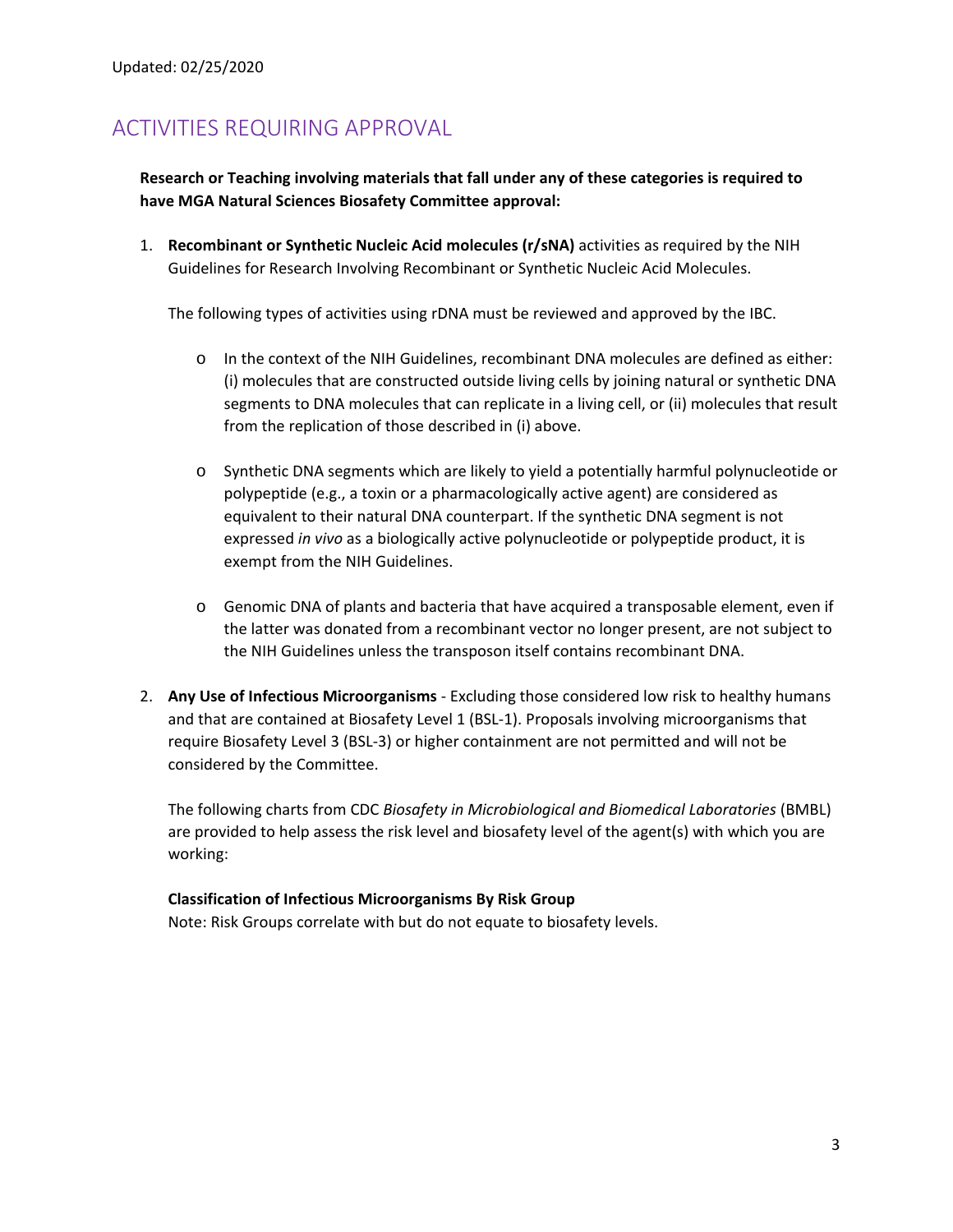| <b>RISK GROUP</b><br><b>CLASSIFICATION</b> | <b>NIH GUIDELINES FOR RESEARCH</b><br><b>INVOLVING RECOMBINANT DNA</b><br><b>MOLECULES 2013</b>                                                                                                         | <b>WORLD HEALTH ORGANIZATION</b><br><b>LABORATORY BIOSAFETY MANUAL</b><br><b>3RD EDITION 2004</b>                                                                                                                                                                                                                                                                                                         |
|--------------------------------------------|---------------------------------------------------------------------------------------------------------------------------------------------------------------------------------------------------------|-----------------------------------------------------------------------------------------------------------------------------------------------------------------------------------------------------------------------------------------------------------------------------------------------------------------------------------------------------------------------------------------------------------|
| Risk Group 1                               | Agents that are not associated with<br>disease in healthy adult humans.                                                                                                                                 | (No or low individual and community<br>risk) A microorganism that is unlikely to<br>cause human or animal disease.                                                                                                                                                                                                                                                                                        |
| Risk Group 2                               | Agents that are associated with human<br>disease which is rarely serious and for<br>which preventive or therapeutic<br>interventions are often available.                                               | (Moderate individual risk; low<br>community risk) A pathogen that can<br>cause human or animal disease but is<br>unlikely to be a serious hazard to<br>laboratory workers, the community,<br>livestock or the environment.<br>Laboratory exposures may cause<br>serious infection, but effective<br>treatment and preventive measures are<br>available and the risk of spread of<br>infection is limited. |
| Risk Group 3                               | Agents that are associated with serious<br>or lethal human disease for which<br>preventive or therapeutic interventions<br>may be available (high individual risk<br>but low community risk).           | (High individual risk; low community<br>risk) A pathogen that usually causes<br>serious human or animal disease but<br>does not ordinarily spread from one<br>infected individual to another. Effective<br>treatment and preventive measures are<br>available.                                                                                                                                            |
| Risk Group 4                               | Agents that are likely to cause serious<br>or lethal human disease for which<br>preventive or therapeutic interventions<br>are not usually available (high individual<br>risk and high community risk). | (High individual and community risk) A<br>pathogen that usually causes serious<br>human or animal disease and that can<br>be readily transmitted from one<br>individual to another, directly or<br>indirectly. Effective treatment and<br>preventive measures are not usually<br>available.                                                                                                               |

# 3. **Any Use of Human Derived Materials including blood, blood components, fluids, unfixed organs, tissues and cell lines (primary and established).**

## 4. **Any Use of Non‐Human Primate Derived Materials including established cell lines.**

All cell and organ cultures of human and non‐human primate origin, including well established cell lines, shall be handled in accordance with the OSHA Bloodborne Pathogens Standard and under BSL‐2 containment.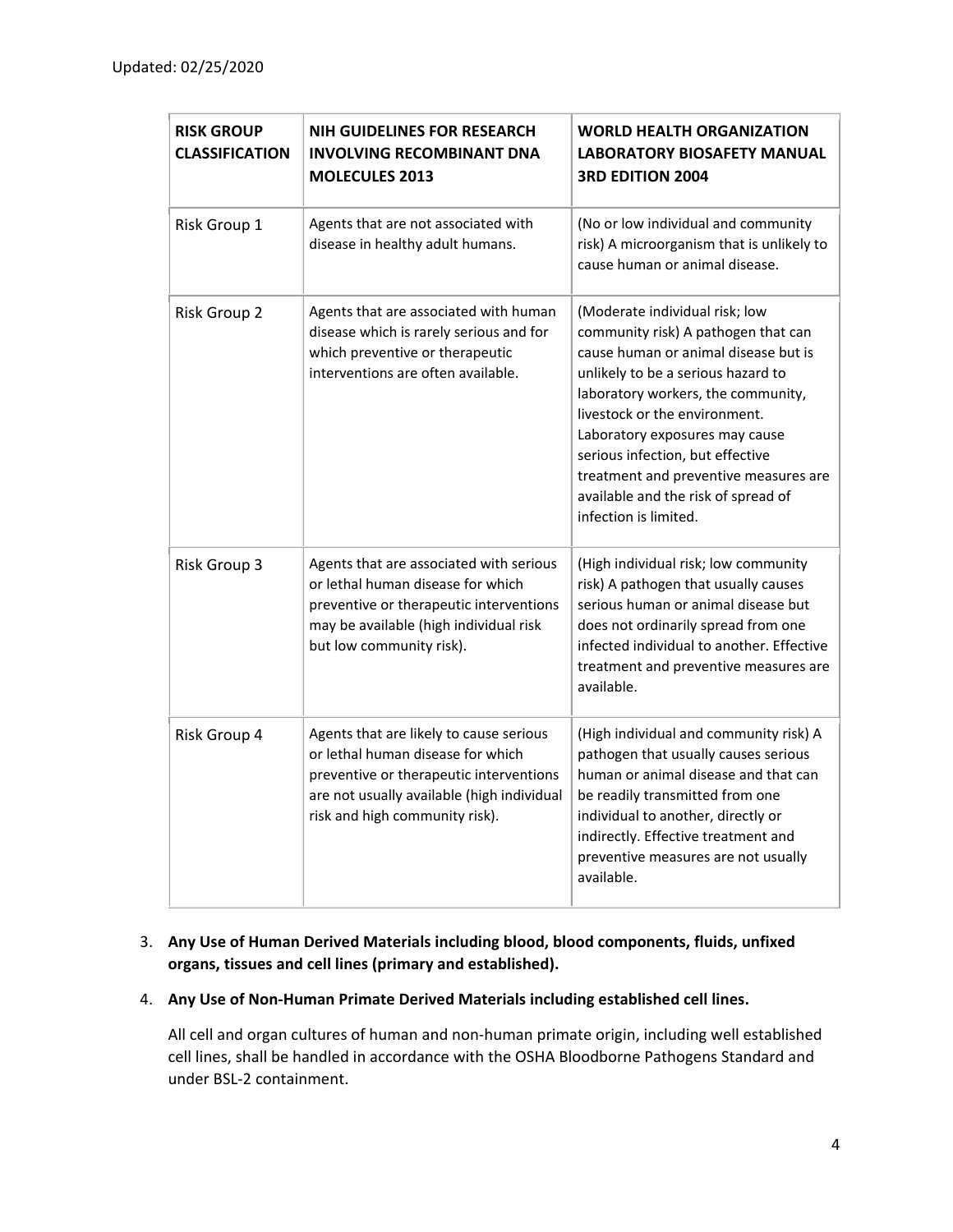- 5. **Biotoxins with an LD 50 of less than 100 micrograms per kilogram of body weight in vertebrates.**
- 6. **Plant Pathogens**
- 7. **Mammalian Cell Culture**

## **CHANGES TO THE MUA:**

PIs must submit to the NS Biosafety Committee for review and approval any changes to their MUA. Changes are made within the existing MUA and not as a separate document. Unless specified otherwise, the proposed changes must not be implemented until the PI receives a written approval notice from the NS Biosafety Committee. The types of changes that require an amendment to the MUA are:

- Addition or deletion of individuals on the MUA
- Change in facility or use of facility
- Additional objectives to the project
- New sources of nucleic acids (including RNA and DNA)
- New vectors
- New recipient organisms
- New biohazardous materials (toxins, viral vectors)
- Change in procedures or use of biohazardous materials

#### **RENEWAL:**

MUA'S will be valid for 3 years, or if amendments have been made, 3 years from the last approved amendment. PI's must submit a renewal of the MUA at the time of expiration in order to continue research.

#### **PI ELIGIBILITY**

Full time members of the Faculty may serve as Principal Investigators/Project Directors on NS Biosafety MUAs. The MUA is a form that requires a description of work involving r/sNA and biohazardous materials that are being conducted as part of the Principal Investigator's (PI) research or teaching program. A separate MUA must be submitted for each research project involving biohazardous materials. When teaching laboratories use biohazardous materials, the Course Coordinator shall serve as the PI for the MUA; every instructor who teaches the course should be listed, should be trained, and should sign the MUA as an agreement to follow the biosafety guidelines set forth in this policy. Any use of biohazardous materials in a course by a specific instructor, and not by the group, will require a separate MUA.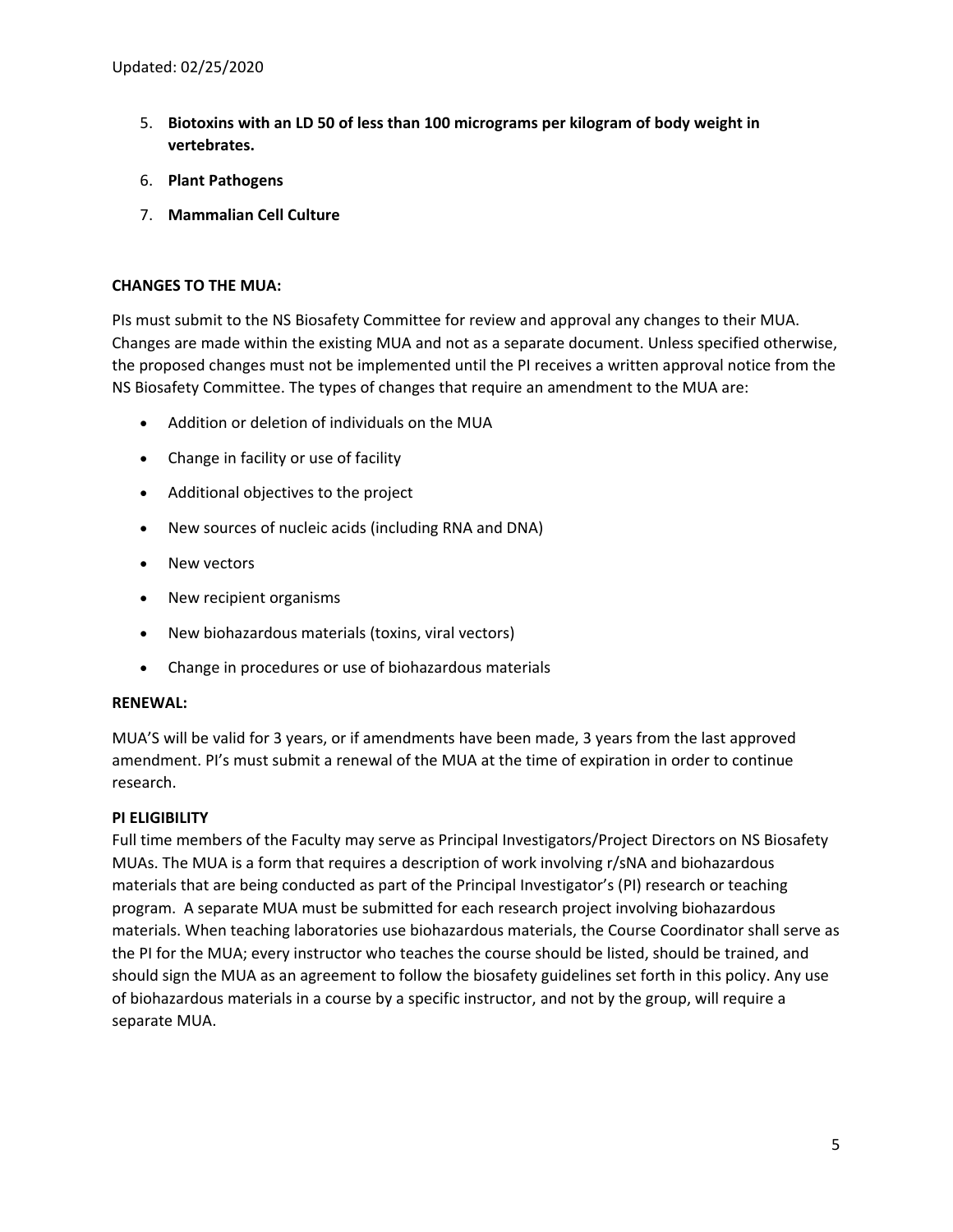## **REQUESTING EXCEPTIONS TO THIS POLICY**

Individuals holding academic appointments not covered by this policy may serve as Principal Investigator upon request to the Chair of the NS Biosafety Committee. Requests will be considered under the following condition: the individual must be deemed to have the necessary experience and independence to safely administer the project.

## **TRAINING**

All personnel listed on the MUA must complete any training required by the NS Biosafety Committee before they can be approved to work with the biohazardous materials. See Appendix E for more information on Resources and Training.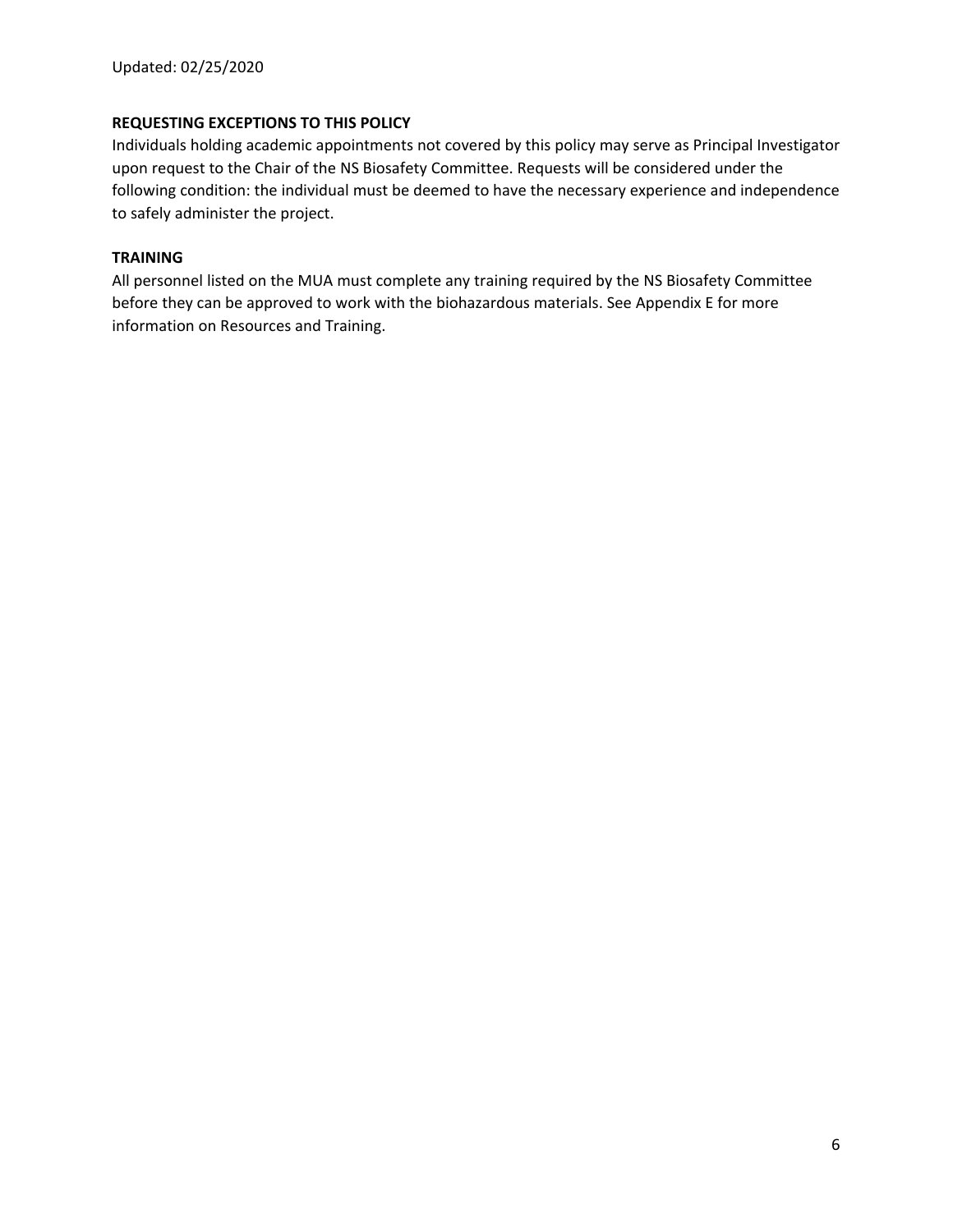# PROCEDURES FOR REPORTING INCIDENTS INVOLVING BIOHAZARDOUS **MATERIALS**

## **Reportable Incidents, Examples:**

- Needlestick
- Contact with eyes, nose, mouth
- Inhalation of aerosolized material (e.g., large spill outside of biological safety cabinet agents at BSL‐3)
- Contact with open wounds, cuts, scratches
- Bites/scratches from infected animals
- Bites from animals with introduced r/sNA molecules
- Release or loss of transgenic plants, animals or materials

## **Immediate Action:**

# **If personnel are exposed to infectious agents or r/sNA, the following actions should be taken as noted by exposure type:**

- Splash to eyes: Flush with water at eyewash for 10 minutes
- Needlesticks, cuts, scratches, animal bites: Wash area with soap and water for 10 minutes
- Perform first aid, if applicable
- Notify supervisor/principle investigator and/or Biosafety Committee Chair to initiate the Emergency Response Plan.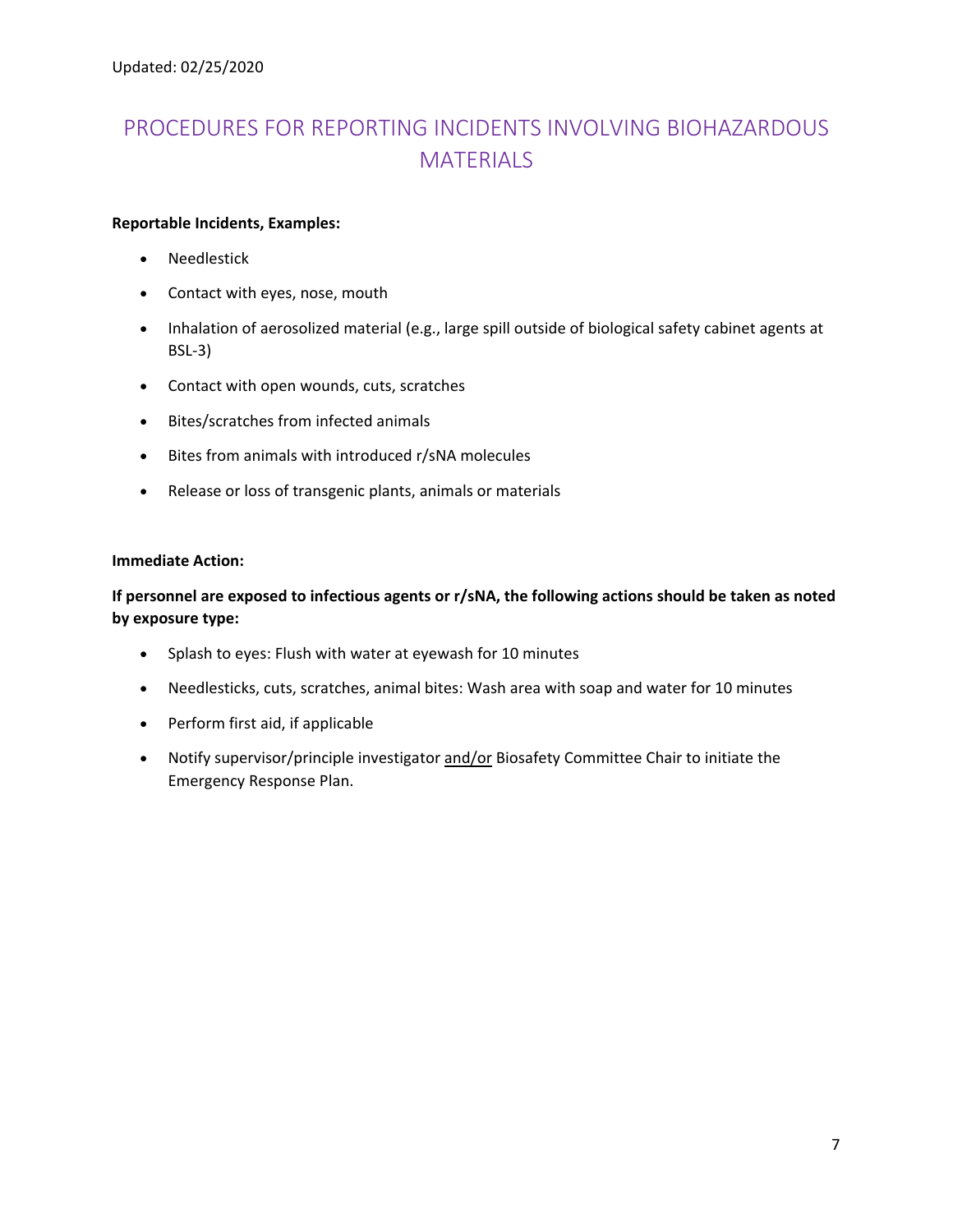# EMERGENCY RESPONSE PLAN CALL TREE

Environmental Health & Safety

> David Foster 478‐697‐4523

Natural Sciences

Department Chair

478‐471‐2751

Biosafety Committee **Chair** 

> MGA Police Department 478‐471‐2414 (All campuses)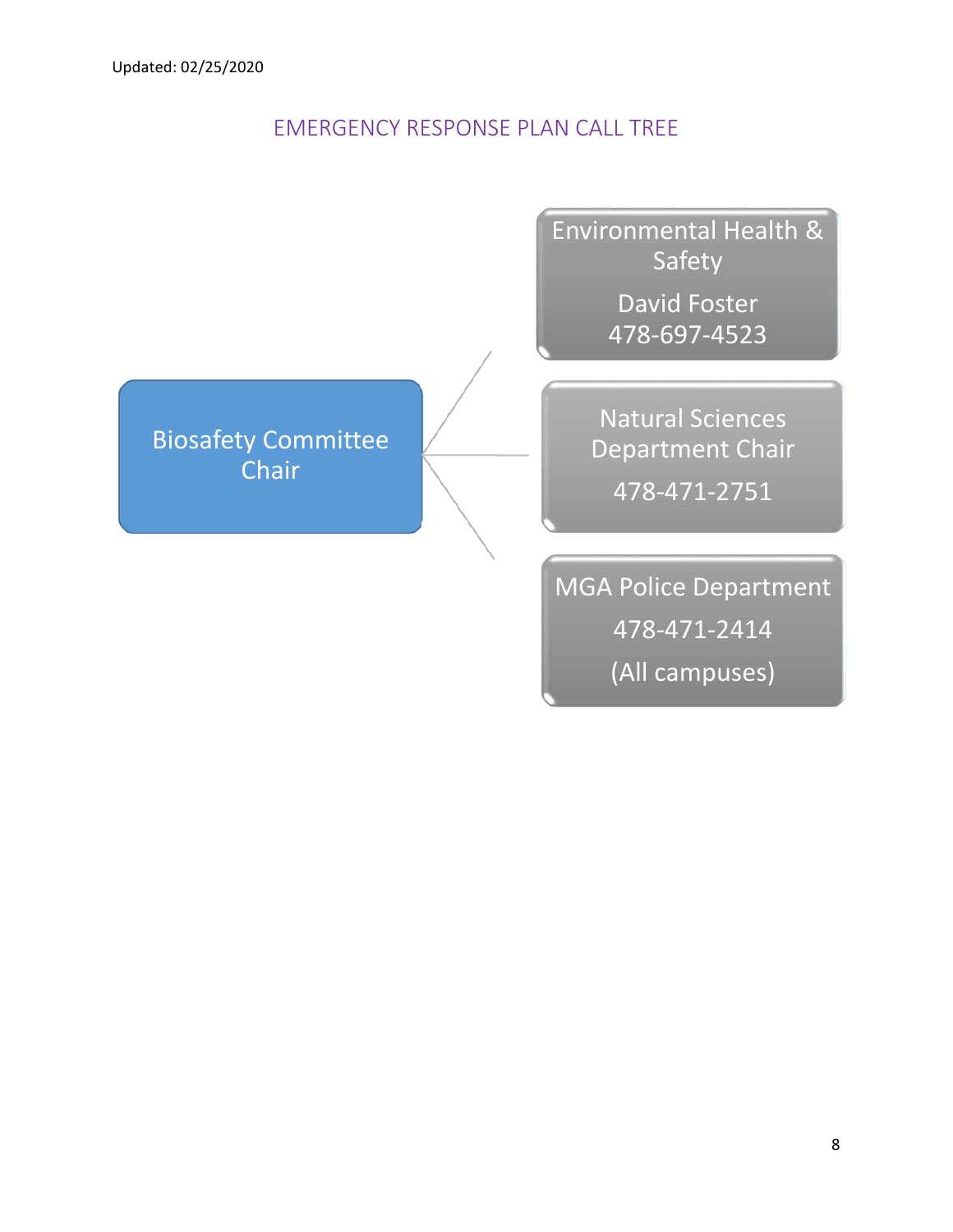# INVESTIGATOR RESOURCES

 BIOSAFETY MEMORANDUM OF UNDERSTANDING AND AGREEMENT (APPENDIX A) TEACHING LABORATORY SAFETY STATEMENT (APPENDIX B) BIOSAFETY CHECKLIST FOR LABS (APPENDIX C) NS BIOSAFETY COMMITTEE MEMBERSHIP AND GUIDELINES (APPENDIX D) TRAINING AND RESOURCES (APPENDIX E) GUIDELINES FOR APPROPRIATE SIGNAGE (APPENDIX F) SAMPLE OCCUPATIONAL EXPOSURE SHEET FOR AVAILABILITY IN LABORATORIES (APPENDIX G) INFORMATION ON SELECT SAFETY EQUIPMENT OR PROCEDURES (APPENDIX H) LABORATORY INCIDENT/NEAR‐MISS REPORT (APPENDIX I) BIOSAFETY INCIDENT & INVESTIGATION REPORT (APPENDIX J)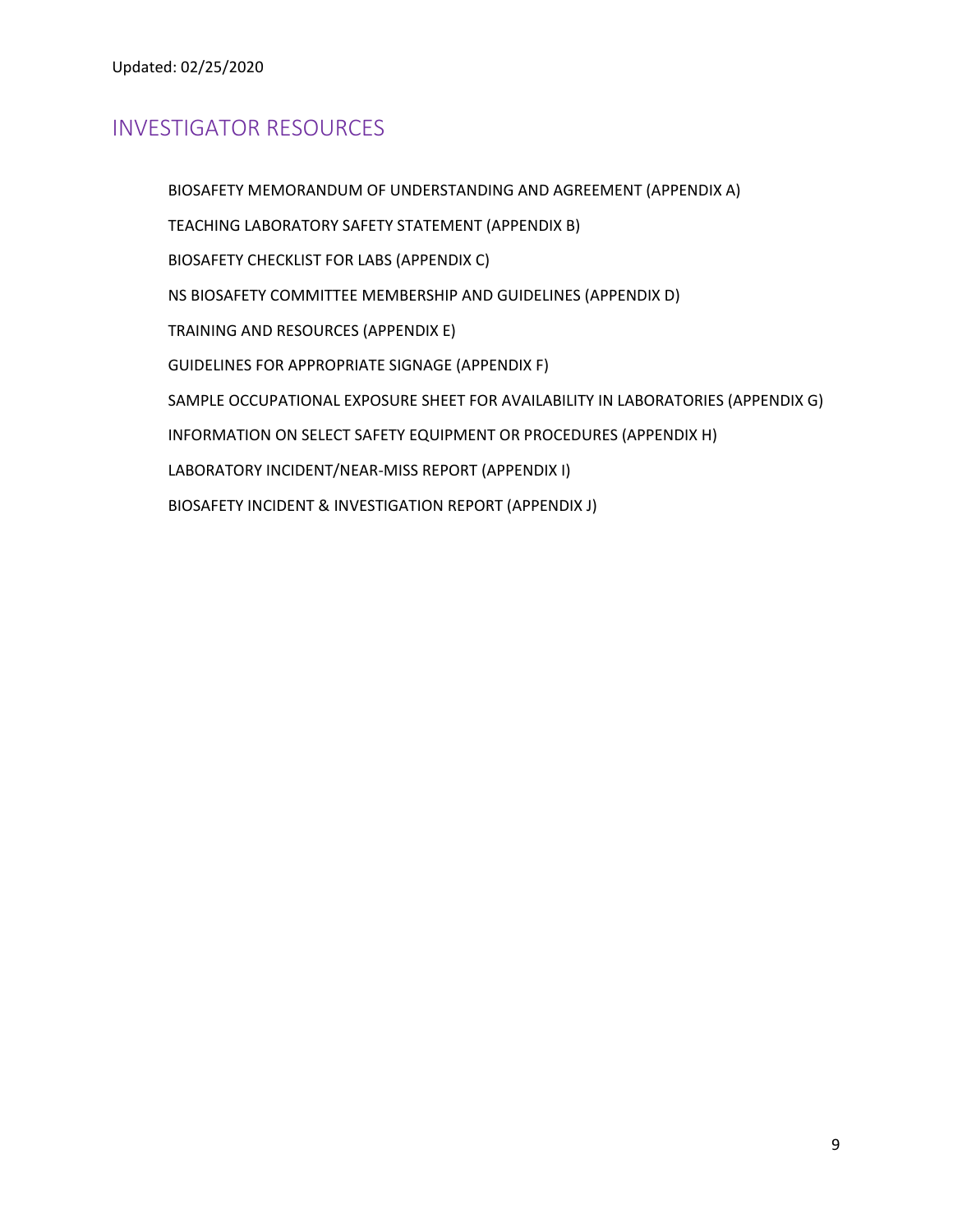## **APPENDIX A**

**Middle Georgia State University** 

#### **Natural Sciences Biosafety Committee**

# BIOSAFETY MEMORANDUM OF UNDERSTANDING AND AGREEMENT

# **Registration of Biohazardous Materials and Recombinant or Synthetic Nucleic Acid Molecules Experiments**

| Date Received                                      |                 |              |
|----------------------------------------------------|-----------------|--------------|
| Date Approved                                      |                 |              |
| Date Renewed (if applicable)                       |                 |              |
| NS Biosafety Committee Chair                       |                 |              |
|                                                    |                 |              |
|                                                    | Yes (check)     | No (check)   |
| <b>Agreement pertains to Teaching Laboratories</b> | $\Box$ Complete | $\mathbf{L}$ |
|                                                    | Sections A, B   |              |
| <b>Agreement pertains to Research</b>              |                 |              |
|                                                    | $\Box$ Complete | $\mathsf{L}$ |
|                                                    | Sections A, C   |              |
|                                                    |                 |              |
| <b>SECTION A: NATURE OF ACTIVITY</b>               |                 |              |
| Proposed Activity Involves                         | Yes (check)     | No (check)   |
| 1. Recombinant DNA                                 | П               | П            |
| 2. BSL2 Microorganisms                             | П               | П            |
| 3. Biotoxins                                       | П               | П            |
| 4. Blood/cell lines                                | $\Box$          | $\mathsf{L}$ |
| 5. Other                                           | П               | $\Box$       |
|                                                    |                 |              |
| Principle Investigator or Coordinator Name         |                 |              |
| Faculty ID number                                  |                 |              |
| Office contact phone number                        |                 |              |
| Alternative phone number                           |                 |              |
| <b>Email address</b>                               |                 |              |
| Campus and location                                |                 |              |
|                                                    |                 |              |
| <b>SECTION B: TEACHING LABORATORIES</b>            |                 |              |
| <b>Teaching Lab Coordinator Name</b>               |                 |              |
| <b>Emergency Contact phone number</b>              |                 |              |
|                                                    |                 |              |
|                                                    |                 |              |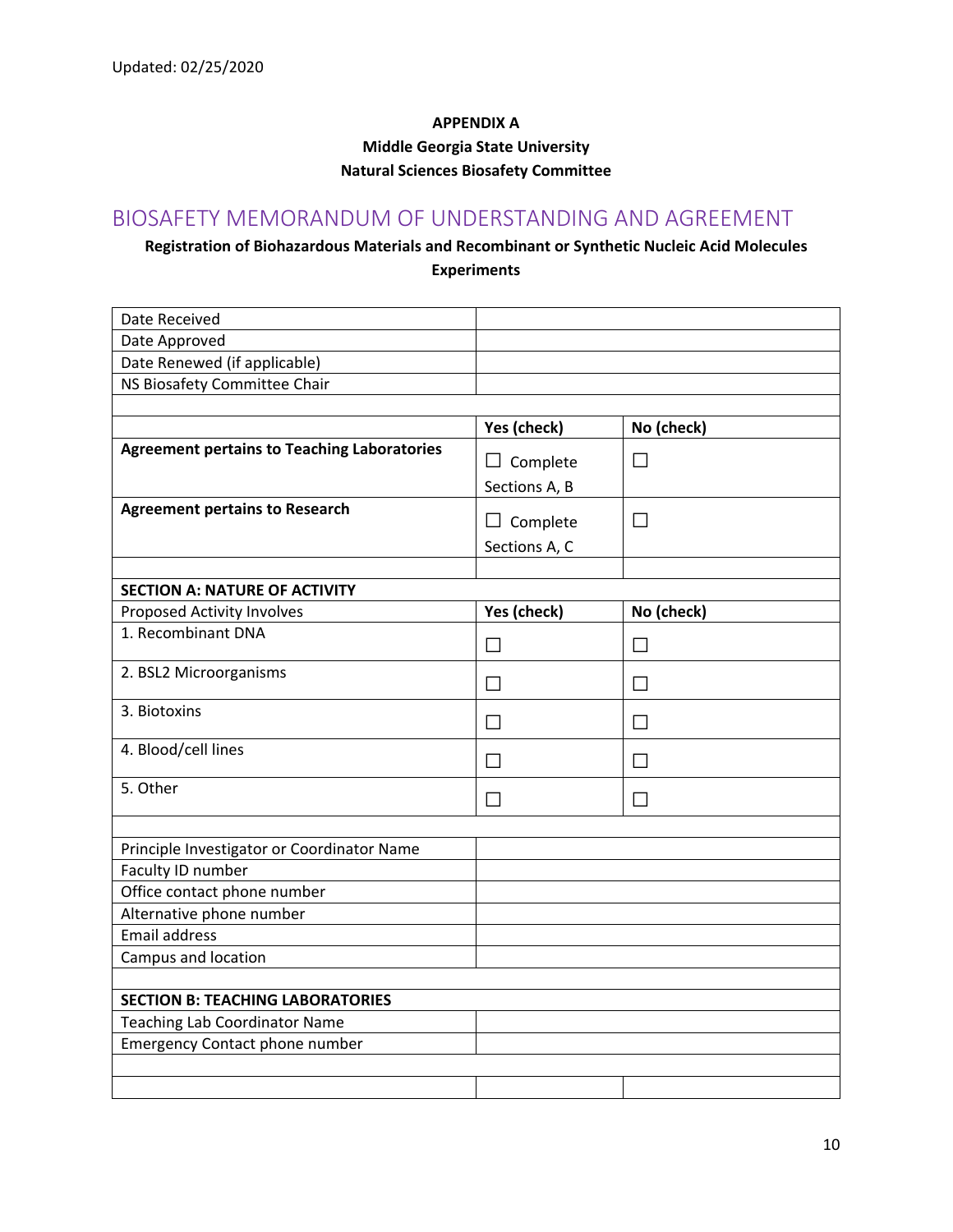| Instructors/Personnel Teaching Laboratories                                    | Campus and<br>location     | Office phone                                  |
|--------------------------------------------------------------------------------|----------------------------|-----------------------------------------------|
|                                                                                |                            |                                               |
|                                                                                |                            |                                               |
|                                                                                |                            |                                               |
|                                                                                |                            |                                               |
|                                                                                |                            |                                               |
| Laboratories for proposed activities:                                          |                            |                                               |
| Campus/Building                                                                |                            | Meets Set Standards (See Biosafety Checklist) |
|                                                                                | $\Box$ Yes $\Box$ No       |                                               |
|                                                                                | $\Box$ Yes $\Box$ No       |                                               |
|                                                                                | $\Box$ Yes $\Box$ No       |                                               |
|                                                                                | $\Box$ Yes $\Box$ No       |                                               |
|                                                                                |                            |                                               |
| Lab Coordinator Is Responsible For:<br>Making faculty aware of biosafety<br>1. | Initial for Acknowledgment |                                               |
| policies/making aware of policy manual.                                        |                            |                                               |
| Ensure proper biosafety equipment is<br>2.                                     |                            |                                               |
| located in respective teaching labs.                                           |                            |                                               |
| Reporting any known violations of<br>3.                                        |                            |                                               |
| biosafety policy to EHSO.                                                      |                            |                                               |
| Serving as liaison for Biosafety<br>4.                                         |                            |                                               |
| Committee and materials/procedures                                             |                            |                                               |
| used in teaching laboratories.                                                 |                            |                                               |
| <b>SECTION C: RESEARCH LABORATORIES</b>                                        |                            |                                               |
| Researcher (Point of Contact) Name                                             |                            |                                               |
| <b>Emergency Phone Number</b>                                                  |                            |                                               |
| Co-investigator(s) Names                                                       |                            |                                               |
| Will students be working with any materials in<br>section A?                   | $\Box$ Yes $\Box$ No       |                                               |
| Is there a grant associated with this research?                                | $\Box$ Yes $\Box$ No       |                                               |
| <b>Granting Agency &amp; Grant Number</b>                                      |                            |                                               |
| Location(s) of proposed activities (building and                               |                            |                                               |
| room number)                                                                   |                            |                                               |
|                                                                                |                            |                                               |
|                                                                                |                            |                                               |
|                                                                                |                            |                                               |
|                                                                                |                            |                                               |
|                                                                                |                            |                                               |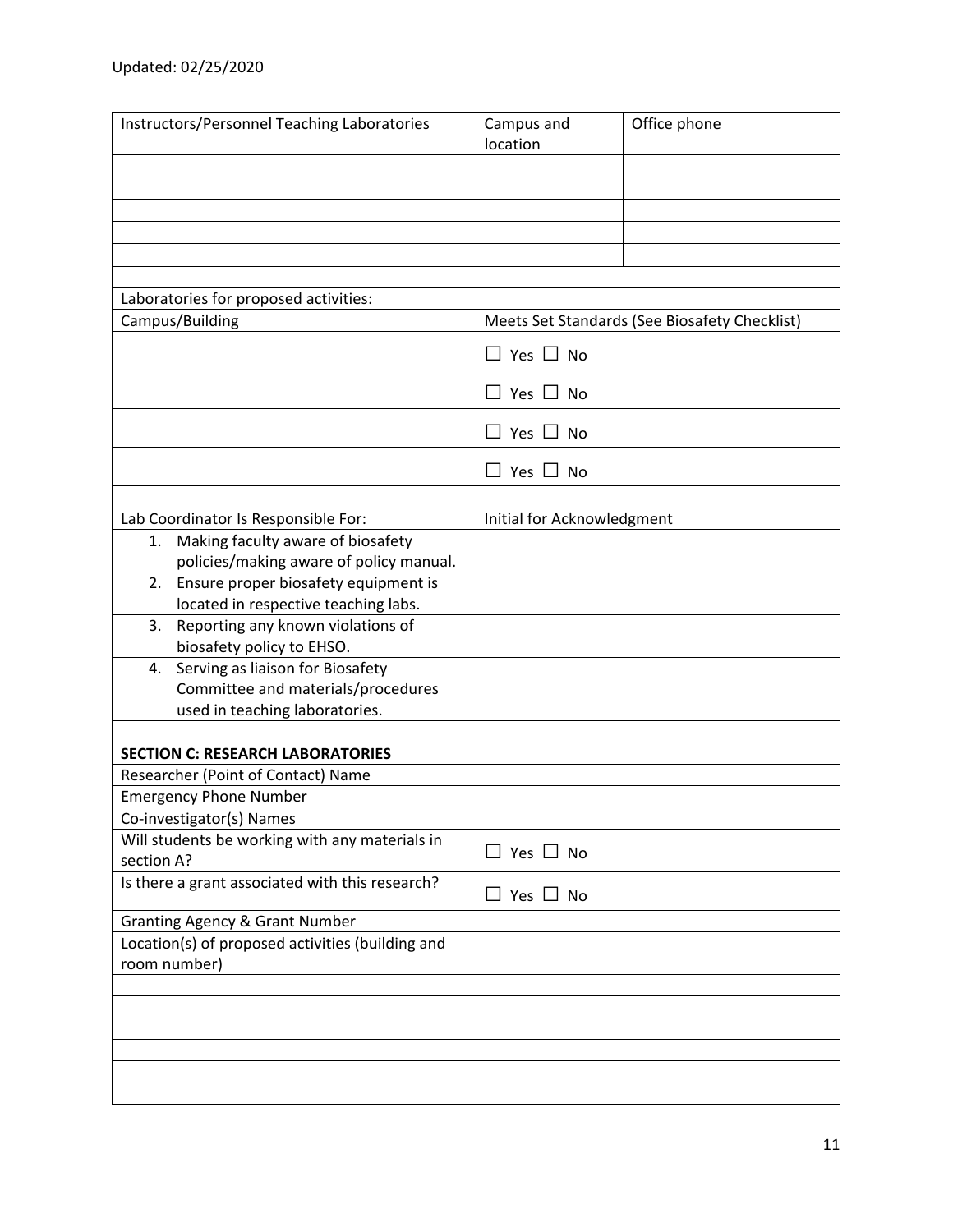| <b>COMPLETE FOR ALL MUAS</b>                                                                             |                                                                                                                                                                                 |                                                                                                         |                          |
|----------------------------------------------------------------------------------------------------------|---------------------------------------------------------------------------------------------------------------------------------------------------------------------------------|---------------------------------------------------------------------------------------------------------|--------------------------|
|                                                                                                          |                                                                                                                                                                                 | Please list all laboratory personnel (including students or volunteers). Laboratory personnel           |                          |
|                                                                                                          |                                                                                                                                                                                 | working at BSL-2 are required to have medical insurance if they are not paid by the University payroll. |                          |
|                                                                                                          |                                                                                                                                                                                 | Please provide name, title and insurance carrier for non-university laboratory personnel. Please        |                          |
|                                                                                                          | provide name, title and personnel ID numbers for all personnel.                                                                                                                 |                                                                                                         |                          |
| MGA ID Number                                                                                            | Name                                                                                                                                                                            | Title (or Student)                                                                                      | <b>Insurance Carrier</b> |
|                                                                                                          |                                                                                                                                                                                 |                                                                                                         |                          |
|                                                                                                          |                                                                                                                                                                                 |                                                                                                         |                          |
|                                                                                                          |                                                                                                                                                                                 |                                                                                                         |                          |
|                                                                                                          |                                                                                                                                                                                 |                                                                                                         |                          |
|                                                                                                          |                                                                                                                                                                                 | List any BSL2 organisms to be used in this study (BSL3 and BSL4 organisms are prohibited, select        |                          |
|                                                                                                          |                                                                                                                                                                                 | agents are prohibited), and indicated from where the organism was/will be acquired.                     |                          |
|                                                                                                          |                                                                                                                                                                                 |                                                                                                         |                          |
|                                                                                                          |                                                                                                                                                                                 |                                                                                                         |                          |
|                                                                                                          |                                                                                                                                                                                 |                                                                                                         |                          |
|                                                                                                          |                                                                                                                                                                                 |                                                                                                         |                          |
|                                                                                                          |                                                                                                                                                                                 |                                                                                                         |                          |
|                                                                                                          |                                                                                                                                                                                 |                                                                                                         |                          |
|                                                                                                          |                                                                                                                                                                                 |                                                                                                         |                          |
|                                                                                                          |                                                                                                                                                                                 |                                                                                                         |                          |
|                                                                                                          |                                                                                                                                                                                 |                                                                                                         |                          |
|                                                                                                          |                                                                                                                                                                                 |                                                                                                         |                          |
|                                                                                                          |                                                                                                                                                                                 |                                                                                                         |                          |
|                                                                                                          |                                                                                                                                                                                 |                                                                                                         |                          |
|                                                                                                          |                                                                                                                                                                                 |                                                                                                         |                          |
|                                                                                                          |                                                                                                                                                                                 |                                                                                                         |                          |
|                                                                                                          | Describe, in terms that a general science audience should understand, the nature of your research<br>and how the materials listed above will be used in that research activity. |                                                                                                         |                          |
|                                                                                                          |                                                                                                                                                                                 |                                                                                                         |                          |
|                                                                                                          |                                                                                                                                                                                 |                                                                                                         |                          |
|                                                                                                          |                                                                                                                                                                                 |                                                                                                         |                          |
|                                                                                                          |                                                                                                                                                                                 |                                                                                                         |                          |
|                                                                                                          |                                                                                                                                                                                 |                                                                                                         |                          |
|                                                                                                          |                                                                                                                                                                                 |                                                                                                         |                          |
|                                                                                                          |                                                                                                                                                                                 |                                                                                                         |                          |
|                                                                                                          |                                                                                                                                                                                 |                                                                                                         |                          |
|                                                                                                          |                                                                                                                                                                                 |                                                                                                         |                          |
|                                                                                                          |                                                                                                                                                                                 |                                                                                                         |                          |
|                                                                                                          |                                                                                                                                                                                 |                                                                                                         |                          |
|                                                                                                          |                                                                                                                                                                                 |                                                                                                         |                          |
|                                                                                                          |                                                                                                                                                                                 |                                                                                                         |                          |
| List any recombinant DNA or synthetic nucleic acids to be used in this study (select agents prohibited). |                                                                                                                                                                                 |                                                                                                         |                          |
| Host                                                                                                     | Vector                                                                                                                                                                          | <b>DNA</b> insert                                                                                       | Will there be gene       |
|                                                                                                          |                                                                                                                                                                                 |                                                                                                         | expression or protein    |
|                                                                                                          |                                                                                                                                                                                 |                                                                                                         | purification?            |
|                                                                                                          |                                                                                                                                                                                 |                                                                                                         | $\Box$ Yes $\Box$ No     |
|                                                                                                          |                                                                                                                                                                                 |                                                                                                         | $\Box$ Yes $\Box$ No     |
|                                                                                                          |                                                                                                                                                                                 |                                                                                                         |                          |
|                                                                                                          |                                                                                                                                                                                 |                                                                                                         |                          |
|                                                                                                          |                                                                                                                                                                                 |                                                                                                         | $\Box$ Yes $\Box$ No     |
| Will a viral vector that produces infectious virus<br>be produced (select agents prohibited)?            |                                                                                                                                                                                 | $\Box$ Yes $\Box$ No                                                                                    |                          |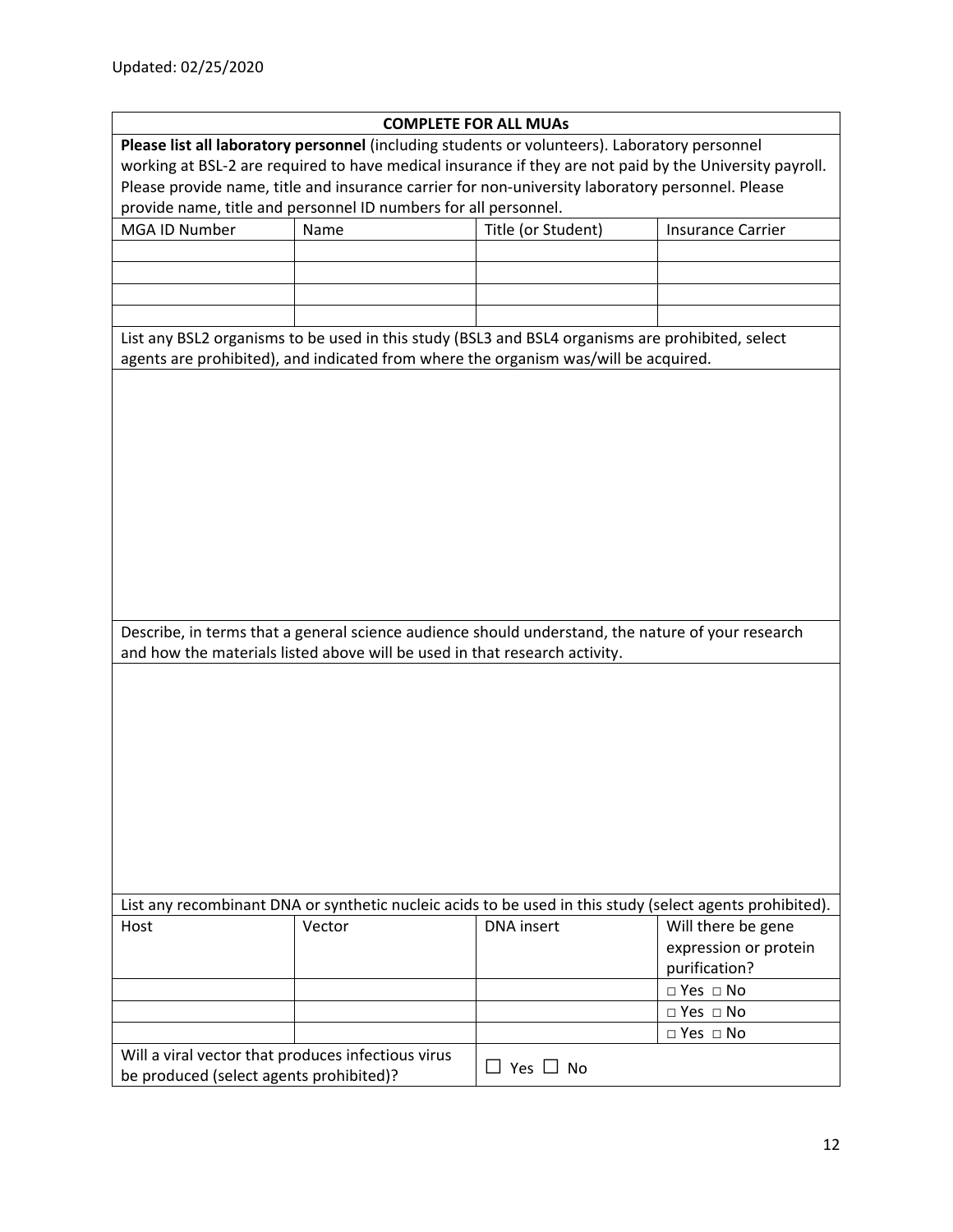| Will biological toxins be used/produced (select                                        | $\Box$ Yes $\Box$ No                                                     |
|----------------------------------------------------------------------------------------|--------------------------------------------------------------------------|
| agents prohibited)?                                                                    | If yes, what toxin, how much, and what is its risk                       |
|                                                                                        | group?                                                                   |
| Will human derived samples be used in this                                             |                                                                          |
| study?                                                                                 | $\Box$ Yes $\Box$ No                                                     |
|                                                                                        |                                                                          |
|                                                                                        | If yes, what type?<br>$\Box$ Cell lines $\Box$ Blood<br>$\Box$ Urine     |
|                                                                                        | $\square$ Tissues<br>$\Box$ Spinal Fluid $\Box$ Serum<br>$\square$ Feces |
|                                                                                        | $\Box$ Semen $\Box$ Other                                                |
|                                                                                        | Do you have IRB approval? $\Box$ Yes $\Box$ No                           |
|                                                                                        | Have the human samples used in this project been                         |
|                                                                                        | screened for infectious diseases? □ Yes □ No                             |
|                                                                                        | Have laboratory personnel received or been                               |
|                                                                                        | offered the Hepatitis B Vaccination? $\Box$ Yes $\Box$ No                |
| Summarize the protocols/procedures involving risk of exposure to agents checked above. |                                                                          |
|                                                                                        |                                                                          |
|                                                                                        |                                                                          |
|                                                                                        |                                                                          |
|                                                                                        |                                                                          |
|                                                                                        |                                                                          |
|                                                                                        |                                                                          |
|                                                                                        |                                                                          |
|                                                                                        |                                                                          |
|                                                                                        |                                                                          |
| Describe where safety exposure risks could occur.                                      |                                                                          |
|                                                                                        |                                                                          |
|                                                                                        |                                                                          |
|                                                                                        |                                                                          |
|                                                                                        |                                                                          |
|                                                                                        |                                                                          |
|                                                                                        |                                                                          |
|                                                                                        |                                                                          |
|                                                                                        |                                                                          |
|                                                                                        |                                                                          |
|                                                                                        |                                                                          |
|                                                                                        |                                                                          |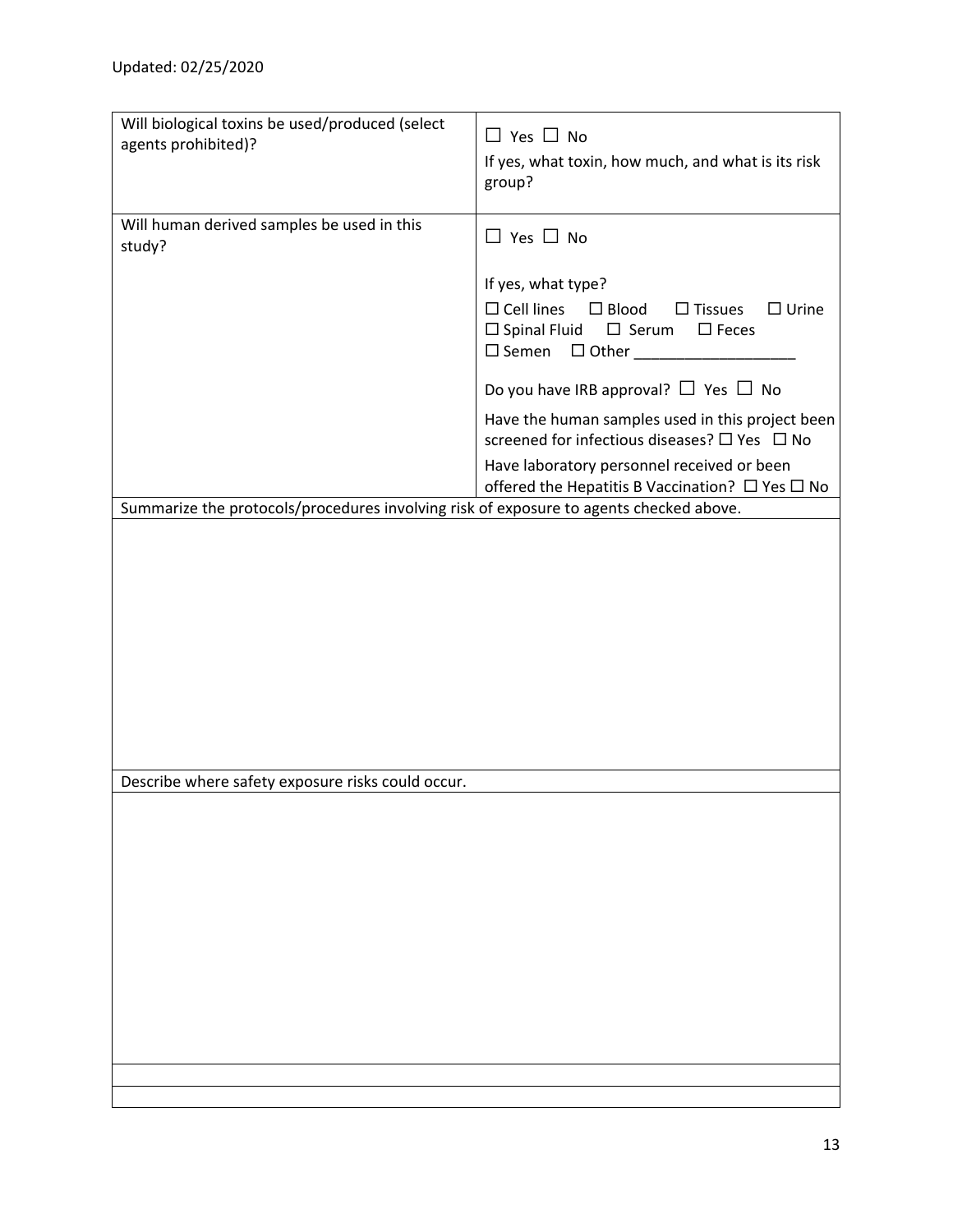| Describe protective measures that will be used to prevent exposures.                                                                                                                                 |                                         |
|------------------------------------------------------------------------------------------------------------------------------------------------------------------------------------------------------|-----------------------------------------|
|                                                                                                                                                                                                      |                                         |
| Do you agree to abide by the MGA policy set<br>forth for the handling and disposal of<br>biohazardous materials?                                                                                     | Yes $\Box$ No<br>$\mathbf{1}$           |
| Does your laboratory location meet the biosafety<br>standards set forth by the MGA policy (see<br><b>Biosafety Checklist)?</b>                                                                       | Yes $\Box$<br>$\mathsf{L}$<br><b>No</b> |
| Do you agree to ensure the proper training of<br>personnel and/or students with respect to the<br>handling and disposal of biohazardous materials<br>listed the research activities described above? | $\Box$ Yes $\Box$ No                    |

## **The Principal Investigator (PI) is responsible for: (please initial each statement)**

- **\_\_\_** Notifying the Natural Sciences Biosafety Committee Chair and EHSO when work with any potentially infectious material is terminated or when other significant changes occur, such as changes in protocol, personnel or relocation of the laboratory.
- Reporting any adverse events, such as exposures or injuries, immediately to the Natural Sciences Biosafety Committee Chair and EHSO.
- **\_\_\_\_**  Informing all laboratory personnel of the potential hazards associated with this work, the appropriate safety practices to be used, the availability of medical programs, and applicable training requirements.
- **\_\_\_\_** Verifying medical insurance if BSL2 work is conducted in the laboratory.
- **\_\_\_\_**  Ensuring that all laboratory personnel handling human samples (including cell/tissue culture) have a completed Hepatitis B Vaccination form on file with the Biosafety Office.
- **\_\_\_\_\_** Ensuring that all laboratory personnel receive laboratory and protocol specific training, in addition to General Laboratory Safety and Biological Safety trainings, before initiation of any laboratory activities.
- **\_\_\_\_\_** Ensuring that all laboratory personnel have read and are aware of the contents of the Biosafety manual and are able to access it.
- Ensuring that all laboratory personnel wear the required personal protective equipment; laboratory coat, gloves, long pants, closed-toe shoes and eye/face protection (if aerosols are anticipated).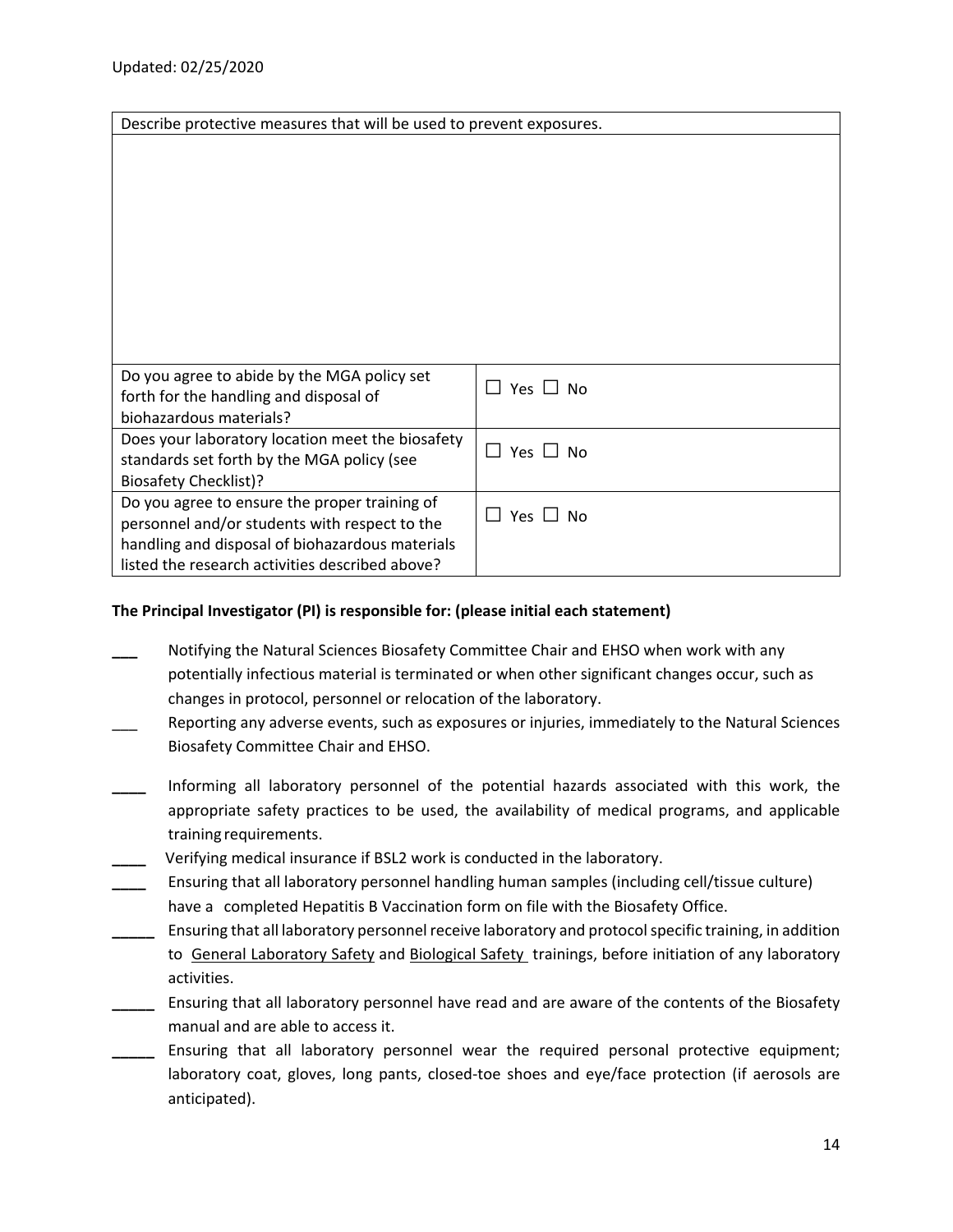*Experiments using biohazardous materials and toxins must follow the CDC/NIH Biosafety in Microbiological and Biomedical Laboratories (BMBL) Guidelines (5th Edition‐2009). Experiments using recombinant or synthetic nucleic acid molecules must follow the NIH Guidelines for Research Involving Recombinant or Synthetic Nucleic Acid Molecules, (April 2016).* 

I, \_\_\_\_\_\_\_\_\_\_\_\_\_\_\_\_\_\_\_\_\_\_\_\_\_\_\_\_\_\_\_\_ (printed name), acknowledge that the above information is correct to the best of my knowledge.

| Researcher or Lab Coordinator |                                                           | Date |
|-------------------------------|-----------------------------------------------------------|------|
|                               | Chair, Department of Natural Sciences                     | Date |
|                               | Chair, Natural Science Biosafety Committee                | Date |
|                               | MGA Environmental Health & Safety Officer                 | Date |
|                               | <b>Biosafety Committee Decision on Proposed Activity:</b> |      |
| $\Box$ Approve                | $\Box$ Deny $\Box$ Modify and Resubmit                    | Date |

**Statement from NS Biosafety Committee on Decision:**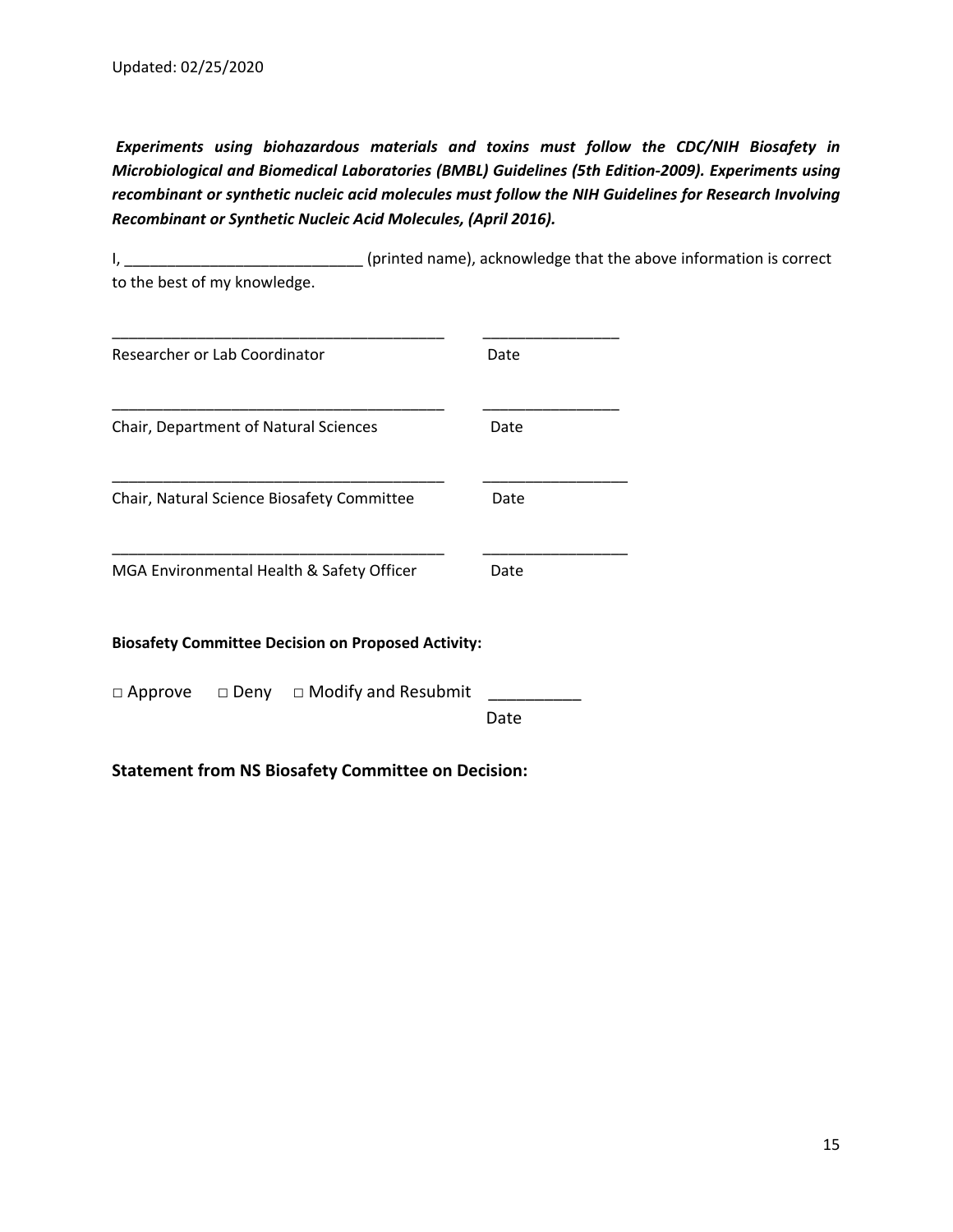#### **APPENDIX B**

# TEACHING LABORATORY SAFETY STATEMENT

## **MIDDLE GEORGIA STATE UNIVERSITY MICROBIOLOGY LABORATORY**

The lab exercises in this course involve the use of living organisms. Although the microorganisms we use are not considered to be highly virulent, all microorganisms should be treated as potential pathogens (organisms capable of causing disease).

The following rules must be observed **at all times** to prevent accidental injury to and infection of yourself and others and to minimize contamination of the lab environment:

#### **Before you begin class:**

- 1. Do NOT enter the laboratory when your laboratory course is not in session.
- 2. Know the location of all emergency equipment.
- 3. If instructions are unclear, ASK before you begin.
- 4. Perform only those tasks and experiments that are authorized by your instructor.
- 5. Place all personal items, such as bags, purses, and jackets in the location designated by your instructor.
- 6. Clean your work area with dilute disinfectant solution at the beginning AND end of each lab.

#### **To avoid injury:**

- 1. Pay attention to what you are doing.
- 2. No running or playing around in the laboratory.
- 3. Be careful when using Bunsen burners or alcohol burners. Long hair should be tied back. Be aware of loose clothing that could catch on fire. The flames burn quite hot and are often blue, this makes the flame difficult to see.
- 4. Avoid wearing scarves, necklaces or large earrings that could become contaminated.
- 5. Turn your Bunsen burner or alcohol burner off when you have completed your task. Do not leave a flame unattended.
- 6. Make sure your gas supply is completely off before you leave the lab.
- 7. Ethanol and other reagents that you will use are flammable, DO NOT place them near a flame.

#### **To avoid contamination or possible infection:**

- 1. Consider all microorganisms that you work with as potential pathogens.
- 2. Eating, drinking and smoking are prohibited in the laboratory. Do not bring food or drink into the laboratory. Do not place anything in your mouth or eyes while in the lab. Keep your hands away from your mouth and eyes.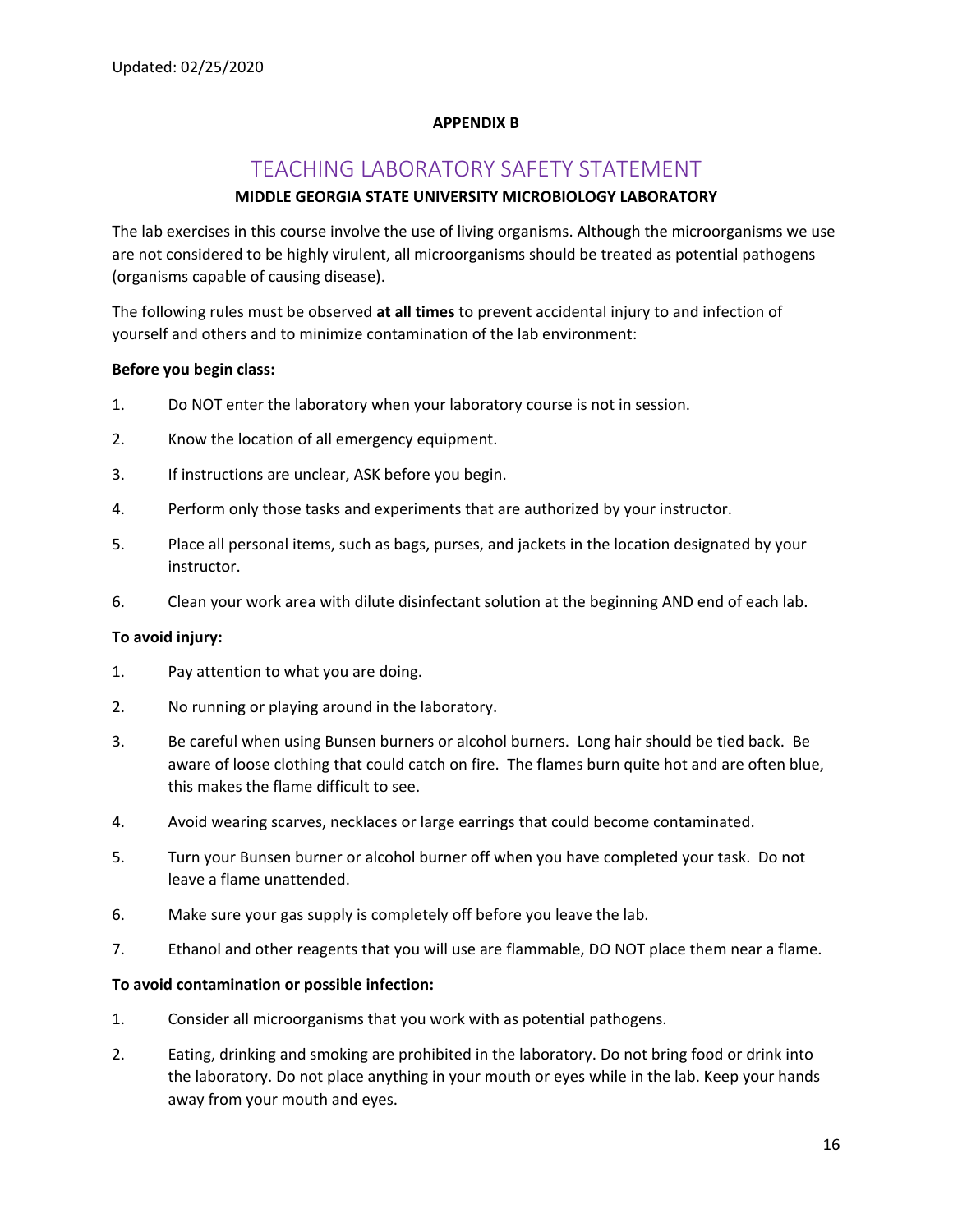- 3. Do not sit on lab benches!!
- 4. No open toed shoes or open heeled shoes are allowed in the laboratory.
- 5. Long pants are strongly recommended in the lab.
- 6. Lab coats, gloves and appropriate eye protection are required while working in the lab for the student's protection. Lab coat replacement cost will be the responsibility of the student if the lab coat provided by the department at the beginning of the semester cannot be used until the end of the term. Lab coats may not be removed from the laboratory unless they have been decontaminated.
- 7. Do not place pipets, pens, pencils, fingers or anything else in your mouth while in the lab.
- 8. With the exception of your lab manual and data book, no personal items may be placed on the lab bench-this includes book bags and jackets.
- 9. Organize your work area at the beginning of the laboratory to avoid spills. Liquids in racks should be kept at the back of the bench. Hold tubes firmly by the glass, not by the cap. The caps come off easily and the tube will drop.
- 10. Remove gloves and wash your hands thoroughly before leaving the lab.
- 11. Appropriate eye protection is available for your use, or you may purchase your own. Ethanol and/or ethanol wipes are provided in the laboratory to clean borrowed safety goggles before and after use.
- 12. Do not place contaminated instruments such as inoculating loops, needles, and pipettes on bench tops. Loops and needles should be sterilized by incineration, and pipettes should be disposed of in designated receptacles of disinfectant.
- 13. Carry cultures in a test tube rack when moving around the lab or when keeping cultures on bench tops for use. This prevents accidents and contamination of your person or belongings.
- 14. Label all materials with: 1. YOUR NAME, 2. THE DATE, 3. THE ORGANISM OR EXERCISE, and 4. THE MEDIA USED FOR CULTURE. Example: Mary Smith, 6 Jul 94, E. coli, NA, (NA is the abbreviation for nutrient agar.)

#### **To maintain pure cultures:**

- 1. Keep doors closed while experiments are in progress.
- 2. Thoroughly disinfect lab benches BEFORE and AFTER each lab period.
- 3. Use standard bacteriological techniques when handling cultures as outlined in your lab manual or demonstrated by your instructor.

#### **Proper clean up:**

1. Return all reagents and equipment to their proper storage area.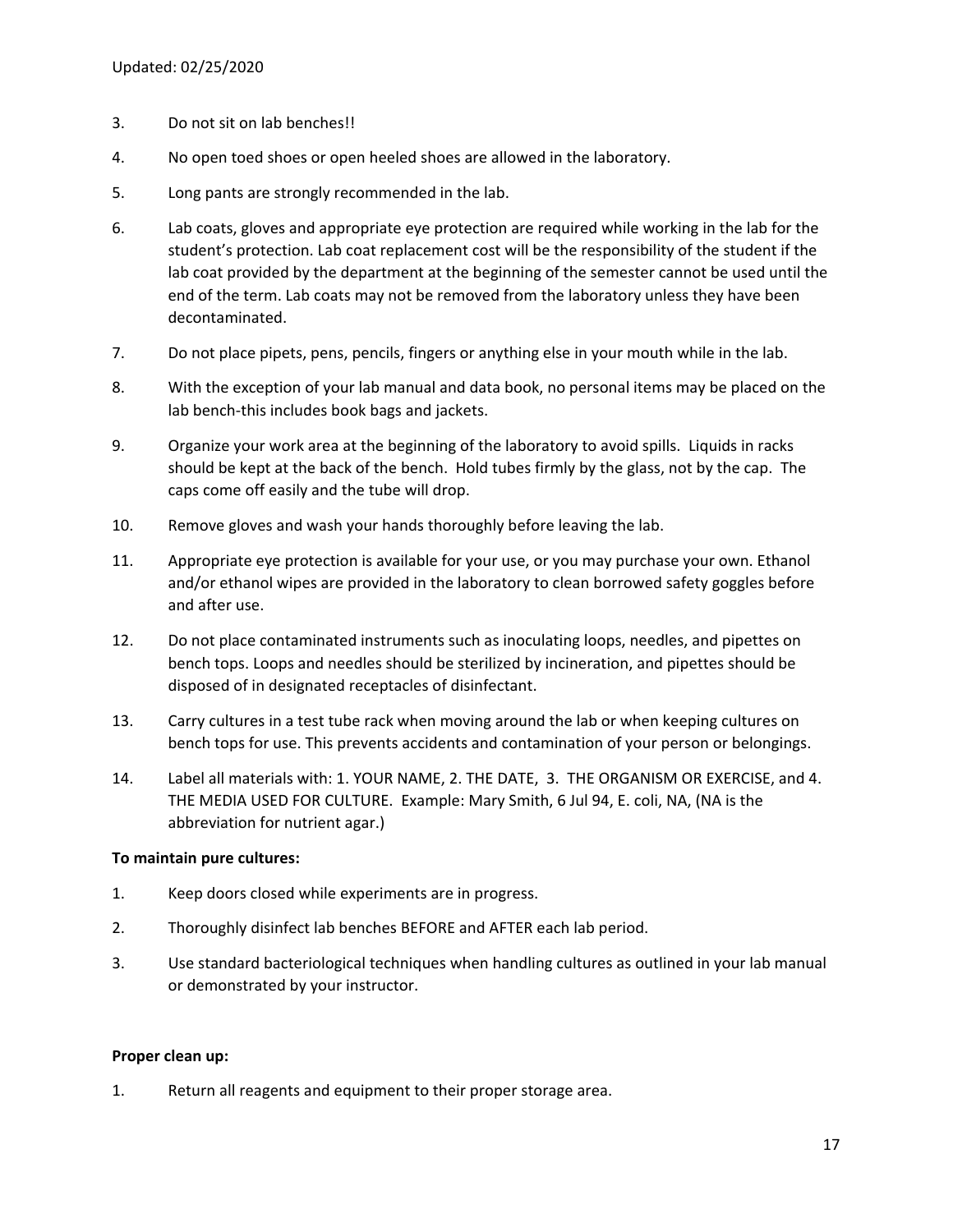- 2. Discard all old cultures and used media into the appropriate receptacles to be autoclaved. Discard plastic Petri dishes and swabs in the BIOHAZARD BAG. Discard glass tubes in DISCARD RACKS. Never put contaminated materials in the wastebaskets.
- 3. Never remove cultures, media, books or equipment from the laboratory. This is absolutely prohibited and unnecessary.

#### **General:**

- 1. Report ALL accidents, regardless of size to your instructor. This includes spills, breakage, personal cuts or burns, etc. In the case of a spill, call your instructor to your area to avoid contaminating other areas of the laboratory.
- 2. During this laboratory course you will work with many different types of bacteria. Some of these bacteria are capable of causing disease in humans (pathogens) under the proper conditions. With careful laboratory technique, which you will learn in this class, healthy adults are usually not at risk for acquiring infections with these strains. However, this course can pose a substantial, even life‐threatening health risk for students whose vitality is compromised by any of the following circumstances:

Immunosuppresive drug therapy

#### Cystic fibrosis

Human Immunodeficiency Virus infection

Congenital immunodeficiency including complement deficiency, B cell deficiency, T cell deficiency or other immune disorders

Pregnancy

If you have any health conditions, which you suspect may place you at risk for infection during this laboratory course, consult your physician for advice. At your discretion, you may inform the instructor to discuss any concerns you have about risks associated with the course.

#### **OSHA INFORMATION**

#### *MACON, JONES 345:*

Safety Data Sheets (SDS) are located in the stockroom between Jones 343 and 345.

The first aid kit is located in the stockroom between Jones 343 and 345.

The eyewash station is located near the front of Room 345 on the wall closest to the hall.

The shower is located near the front of Room 345 on the wall closest to the hall.

The fire extinguishers are located at the front and rear of Room 345.

#### *WRC STEM 250*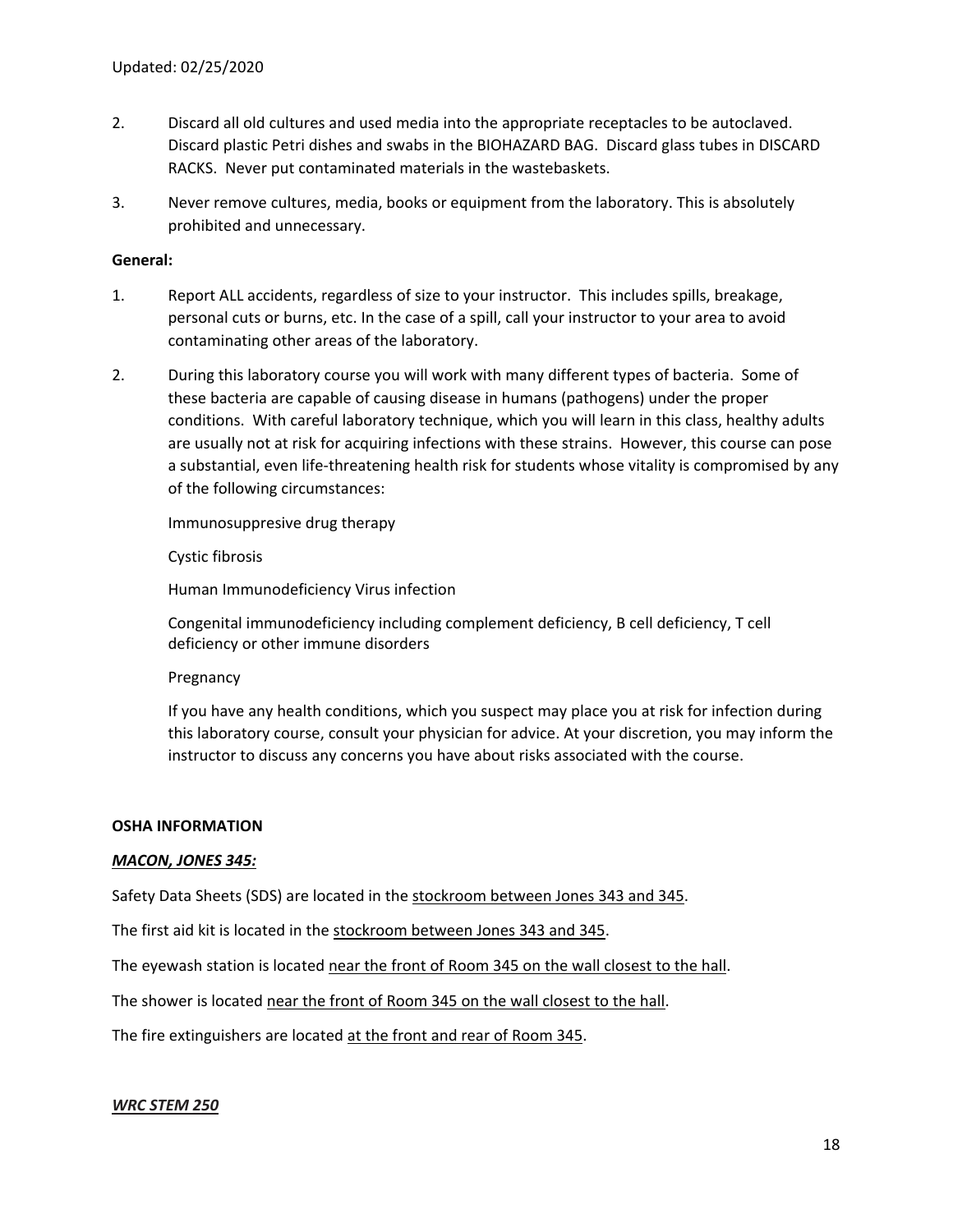Safety Data Sheets (SDS) located in chemical storage prep-room The first aid kit is located in supply storage prep‐room The eyewash station is located on side of classroom next to supply storage prep-room The shower is located is located on side of classroom next to supply storage prep-room The fire extinguishers are located in front of classroom next to doorway

## *COCHRAN, DILLARD 89:*

 Safety Data Sheets (SDS) are located on back shelf along the prep room side of the lab. The first aid kit is located on the goggle sterilization cabinet at the front of the lab. The eyewash station is located beside each lab sink. The shower is located at the front of lab. The fire extinguishers are located by the prep room door.

## *DUBLIN, DC\_DUB 110:*

Safety Data Sheets (SDS) are located between the slide cabinets on the counter walking straight into the lab.

The first aid kit is located on the shelf at eye level behind lab door entrance.

The eyewash station is located mid-lab along the window side of the room.

The shower is located at the back of the lab on the window side.

The fire extinguishers are located on the wall past the whiteboard at the lab entrance.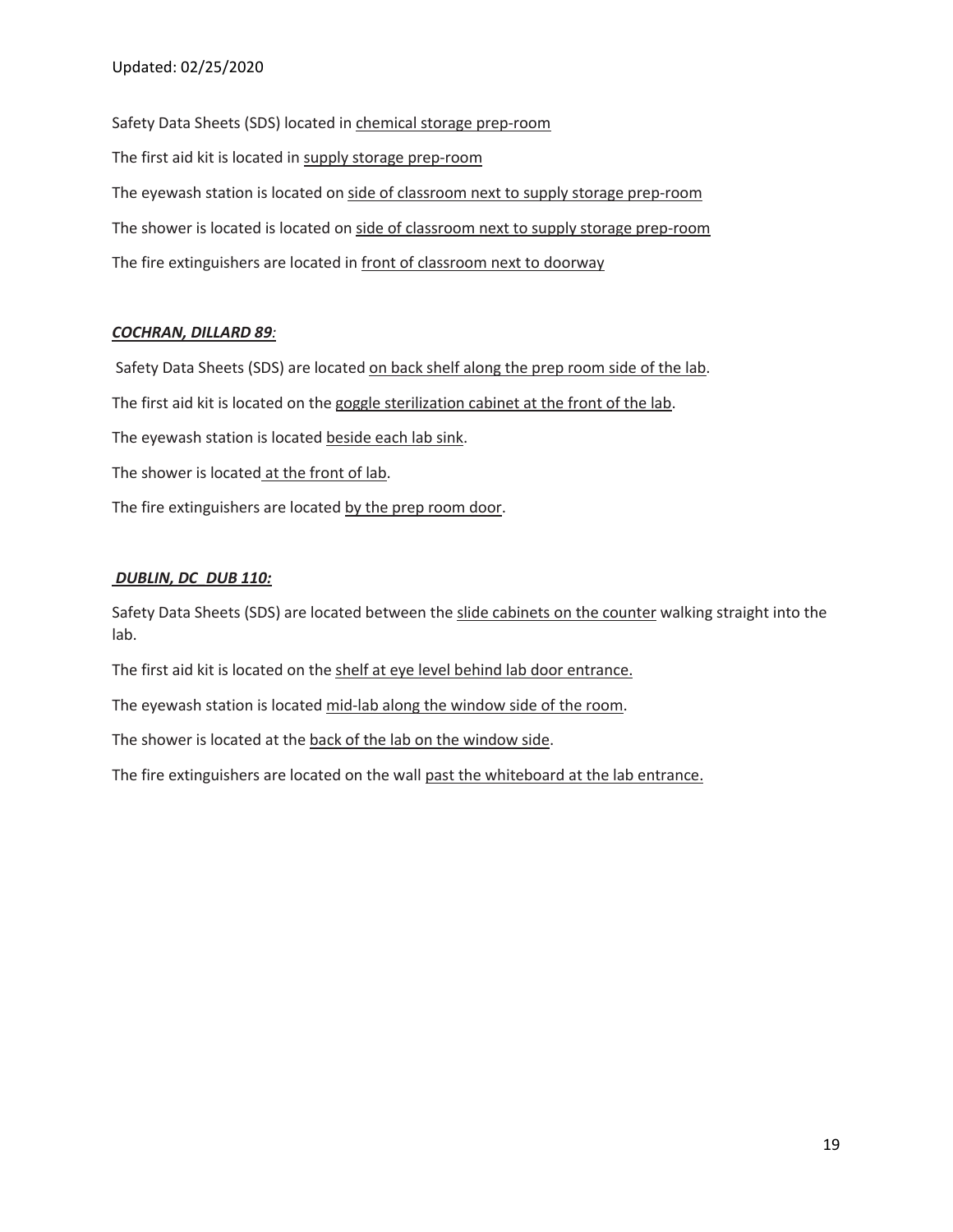#### **STUDENT AGREEMENT ON LABORATORY SAFETY**

I have read the Teaching Laboratory Safety Statement of the Department of Natural Sciences, Middle Georgia State University, and I understand its content. I agree to abide by all laboratory rules set forth by the instructor. I realize that violation of any of these rules jeopardizes my safety and the safety of my classmates/instructor and could result in my removal from the laboratory by my instructor until all protocols are properly followed. Failure to comply with laboratory regulations will be reported to the Chair of Natural Sciences. Furthermore, I understand and accept that there are risks associated with coursework done in a microbiology laboratory.

COURSE NUMBER, SECTION, AND SEMESTER: \_\_\_\_\_\_\_\_\_\_\_\_\_\_\_\_\_\_\_\_\_\_\_\_\_\_\_\_\_\_\_\_\_\_\_\_\_\_\_\_\_\_\_\_\_\_

DATE:\_\_\_\_\_\_\_\_\_\_\_\_\_\_\_\_\_\_\_\_\_\_\_\_\_\_\_\_\_\_\_\_\_\_\_\_\_\_\_\_\_\_\_\_\_\_\_\_\_\_\_\_\_\_\_\_\_\_\_\_\_\_\_\_\_\_\_\_\_\_\_\_\_\_\_\_\_\_

| Student Name (Please print) | Student Signature |
|-----------------------------|-------------------|
|                             |                   |
|                             |                   |
|                             |                   |
|                             |                   |
|                             |                   |
|                             |                   |
|                             |                   |
|                             |                   |
|                             |                   |
|                             |                   |
|                             |                   |
|                             |                   |
|                             |                   |
|                             |                   |
|                             |                   |
|                             |                   |
|                             |                   |
|                             |                   |
|                             |                   |
|                             |                   |
|                             |                   |
|                             |                   |
|                             |                   |
|                             |                   |
|                             |                   |
|                             |                   |
|                             |                   |
|                             |                   |
|                             |                   |
|                             |                   |
|                             |                   |
|                             |                   |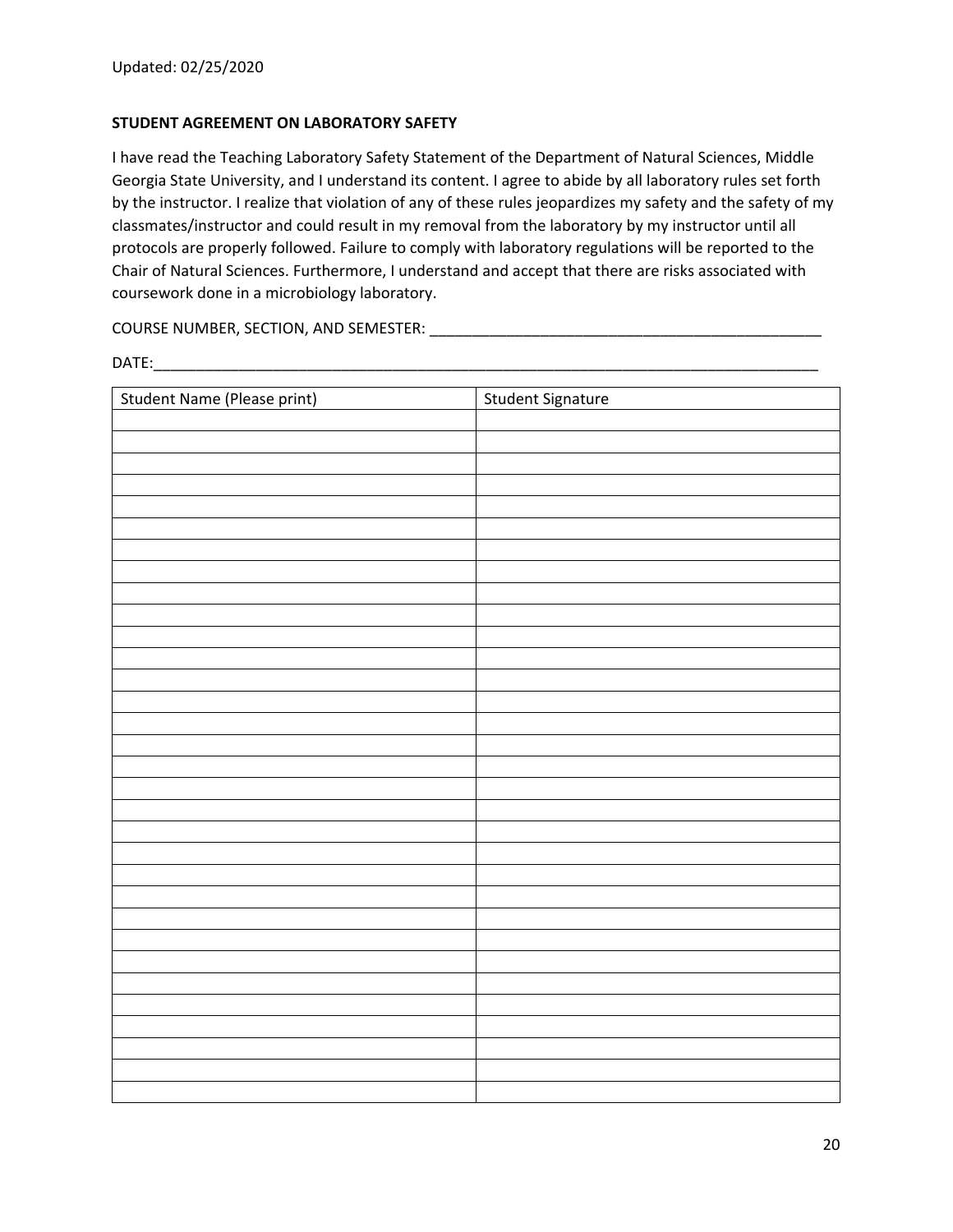# **APPENDIX C**

# BIOSAFETY CHECKLIST FOR LABS

THE SAFETY PROCEDURES OUTLINED IN THIS DOCUMENT SHOULD BE UNDERTAKEN IN ALL LABS WHERE THE FOLLOWING TYPES OF WORK REQUIRING NS BIOSAFETY COMMITTEE APPROVAL ARE PERFORMED:

- 1. **Recombinant or Synthetic Nucleic Acid molecules (r/sNA)** activities as required by the NIH Guidelines for Research Involving Recombinant or Synthetic Nucleic Acid Molecules.
- 2. **Any Use of Infectious Microorganisms** ‐ Excluding those considered low risk to healthy humans and that are contained at Biosafety Level 1 (BSL-1). Proposals involving microorganisms that require Biosafety Level 3 (BSL‐3) or greater containment are not permitted and will not be considered by the Committee.
- 3. **Any Use of Human Derived Materials** including blood, blood components, fluids, unfixed organs, tissues and cell lines (primary and established).
- 4. **Any Use of Non‐Human Primate Derived Materials** including established cell lines.
- 5. **Biotoxins** with an LD 50 of less than 100 micrograms per kilogram of body weight in vertebrates.
- 6. **Plant Pathogens** as required by FDA/USDA guidelines.
- 7. **Mammalian Cell Culture**

# **Special Practices**

- 1. A laboratory-specific biosafety manual/guide must be prepared and adopted as policy. The biosafety manual must be available and accessible. For teaching labs, see appendix B, as a preferred example.
- 2. The laboratory supervisor/instructor/principle investigator must ensure that laboratory personnel demonstrate proficiency in standard and special microbiological practices before working with BSL-2 agents or recombinant DNA.
- 3. Potentially infectious materials must be placed in a durable, leak proof container during collection, handling, processing, storage, or transport within a facility.
- 4. Laboratory equipment should be decontaminated routinely, as well as, after spills, splashes, or other potential contamination.
	- a. Spills involving infectious materials must be contained, decontaminated, and cleaned up by staff properly trained and equipped to work with infectious material.
	- b. Equipment must be decontaminated before repair, maintenance, or removal from the laboratory.
- 5. Incidents that may result in exposure to infectious materials must be immediately evaluated and treated according to procedures described in the laboratory biosafety manual. All such incidents must be reported to the laboratory supervisor.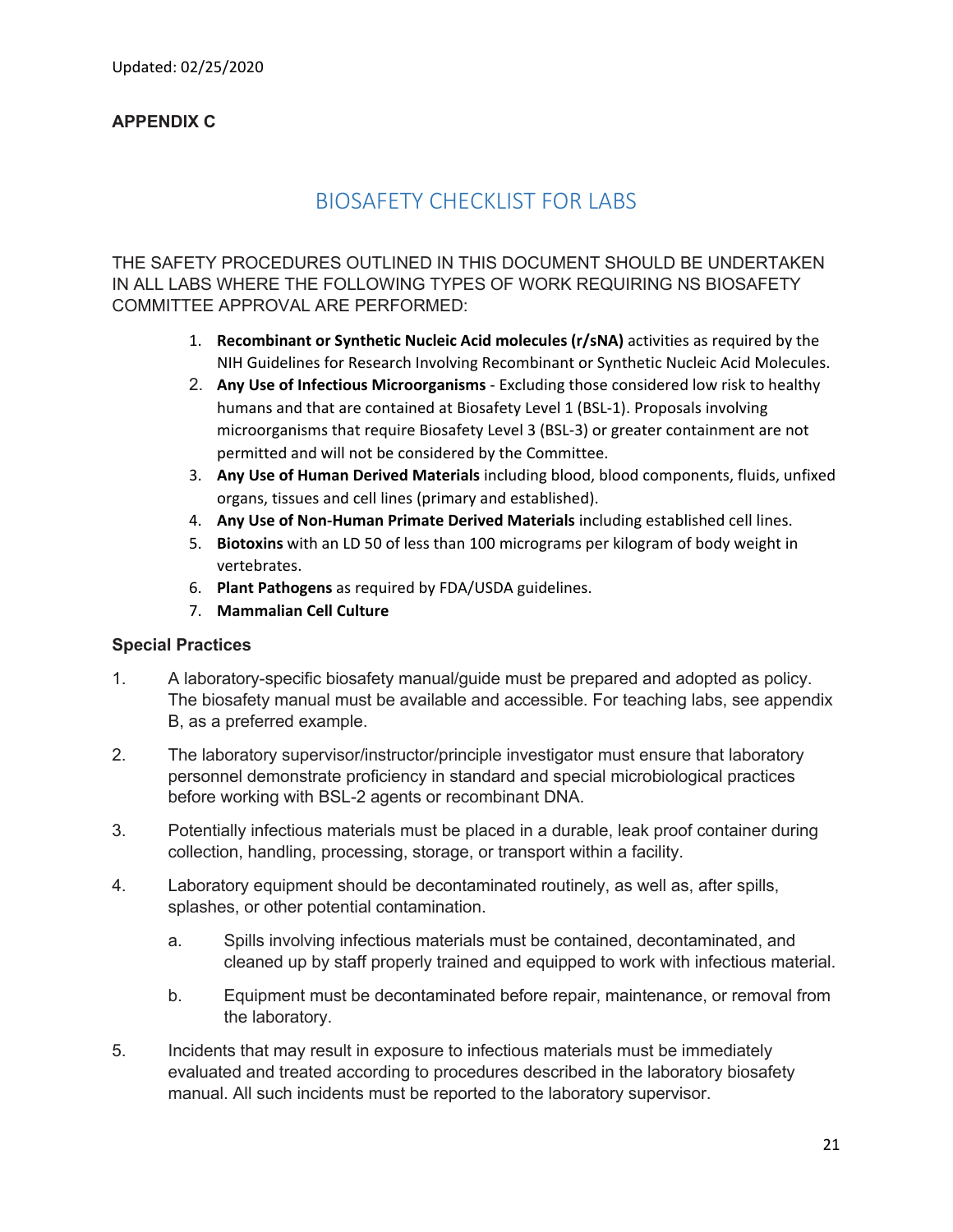- 6. Animal and plants not associated with the work being performed must not be permitted in the laboratory. No eating, drinking, smoking, handling contact lenses, applying cosmetics, or storing food or beverages for consumption are allowed in the laboratory.
- 7. All procedures involving the manipulation of infectious materials that may generate an aerosol should be conducted within a biological safety cabinet (BSC) or other physical containment device.
- 8. Laboratory personnel must be trained on the hazards associated with the material they are manipulating, the precautions to prevent exposures, and exposure evaluation procedure. Training must be conducted prior to assuming their duties, annually and when policies change.

## **Safety Equipment (Primary Barriers and Personal Protective Equipment)**

- 1. Properly maintained BSCs, appropriate personal protective equipment, and/or other physical containment devices must be used whenever:
	- a. Procedures with a potential for creating infectious aerosols or splashes are conducted.
	- b. High concentrations or large volumes of infectious agents are used.
- 2. Such materials may be centrifuged in the open laboratory using sealed rotor heads or centrifuge safety cups.
- 3. Protective laboratory coats, gowns, smocks, or uniforms designated for laboratory use must be worn while working with hazardous materials.
- 4. Remove protective clothing before leaving for non-laboratory areas, e.g., cafeteria, library, and administrative offices. Laboratory clothing cannot be taken home unless it is appropriately decontaminated.
- 5. Eye and face protection (goggles, mask, face shield or other splatter guard) should be used when there is the potential for splashes or sprays of hazardous materials outside the BSC or containment device.
- 6. Appropriate gloves must be worn to protect hands from exposure to hazardous materials.
- 7. Gloves must not be worn outside the laboratory. In addition, BSL-2 laboratory workers should change gloves when contaminated, glove integrity is compromised, or when otherwise necessary.

# **Laboratory Facilities (Secondary Barriers)**

- 1. Laboratories should have doors for controlled access.
- 2. Laboratories must have a sink for hand washing.
- 3. The laboratory should be designed so that it can be easily cleaned. Carpets and rugs in laboratories are not appropriate.
- 4. Laboratory furniture must be capable of supporting anticipated loads and uses. Spaces between benches, cabinets, and equipment should be accessible for cleaning.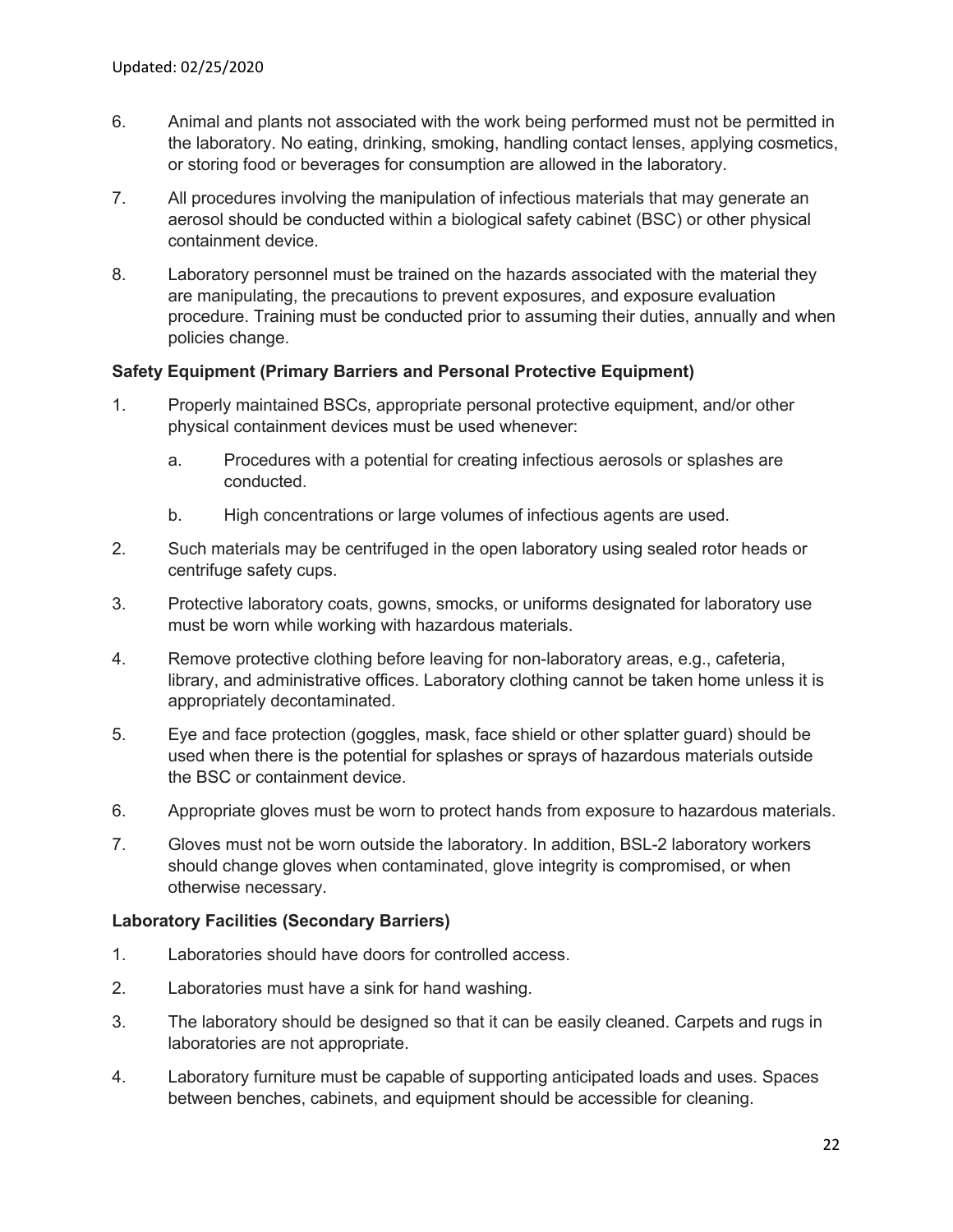- a. Bench tops must be impervious to water and resistant to heat, organic solvents, acids, alkalis, and other chemicals.
- b. Chairs used in laboratory work must be covered with a non-porous material that can be easily cleaned and decontaminated with appropriate disinfectant.
- 5. Laboratory windows that open to the exterior should not be opened.
- 6. BSCs must be installed so that fluctuations of the room air supply and exhaust do not interfere with proper operations. BSCs should be located away from doors, windows that can be opened, heavily traveled laboratory areas, and other possible airflow disruptions.
- 7. Vacuum lines used for work with BSL-2 organisms should be protected with liquid disinfectant traps or HEPA filters.
- 8. An eyewash station must be readily available.
- 9. HEPA filtered exhaust air from a Class II BSC can be safely recirculated back into the laboratory environment if the cabinet is tested and certified at least annually and operated according to manufacturer's recommendations. BSCs can also be connected to the laboratory exhaust system by either a thimble (canopy) connection or directly exhausted to the outside through a hard connection. Provisions to assure proper safety cabinet performance and air system operation must be verified.
- 10. A method for decontaminating all laboratory wastes should be available in the facility (e.g., autoclave, chemical disinfection, incineration, or other validated decontamination method).
- 11. An effective pest management system must be in place.
- 12. Laboratories must have an appropriate container for the disposal of sharps.
- 13. Laboratories must have the appropriate signs posted to notify workers and others entering the laboratory of potential hazards and who is responsible for the laboratory.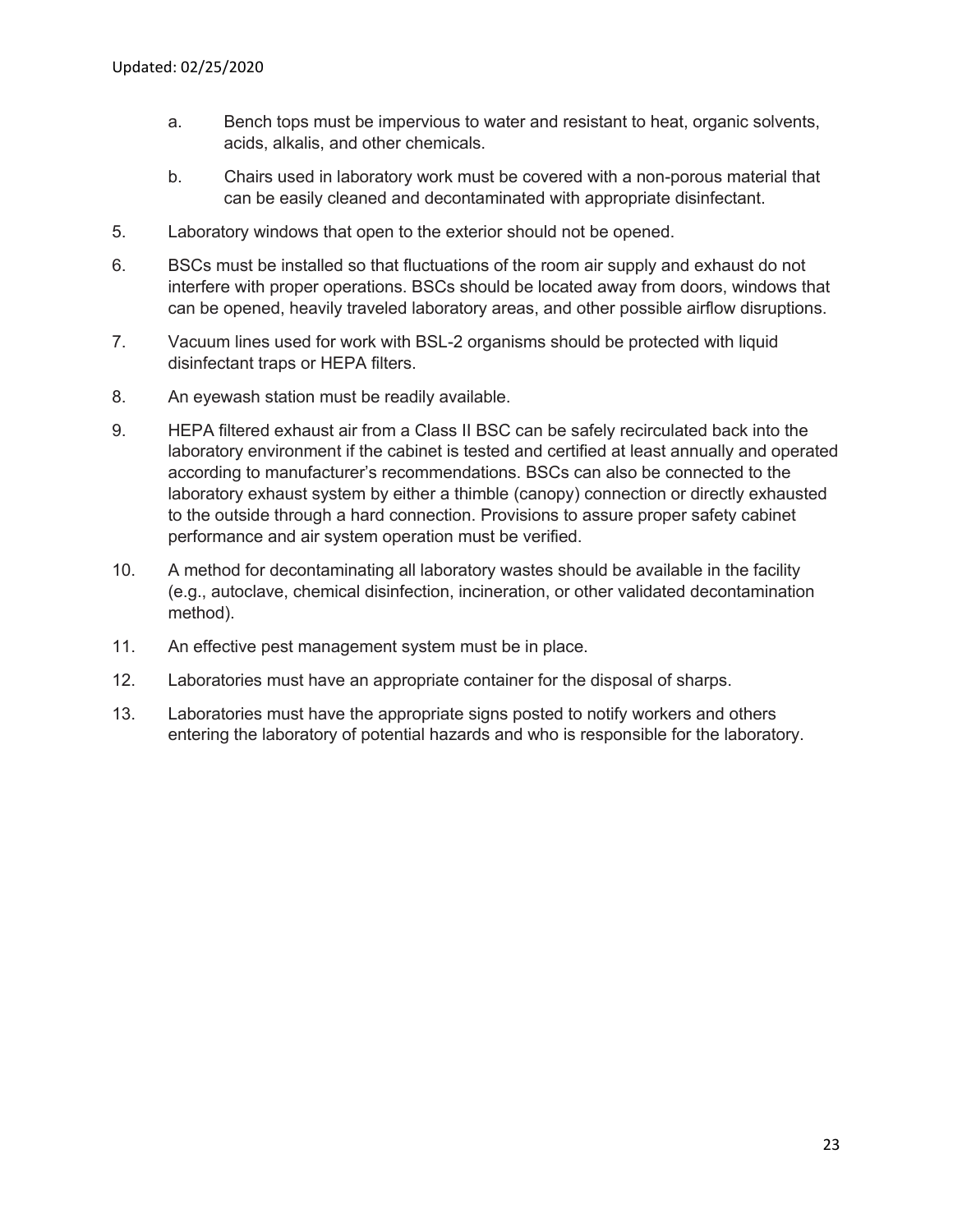## **APPENDIX D**

# NS BIOSAFETY COMMITTEE MEMBERSHIP AND GUIDELINES

## **Definitions**

Biological Materials: These shall include living organisms, products produced by such organisms, organic chemicals produced to mimic activity/actions of such products, and recombinant DNA molecules.

Hazardous Materials: Any biological materials which present a risk to the well‐being of humans, animals, or plants either directly or indirectly.

Incident: Any situation involving a hazardous agent(s) that results in potential imminent danger to the public health or welfare.

## **Duties and Powers of the Natural Sciences Biosafety Committee**

1. The NS Biosafety Committee shall be comprised of at least five faculty/staff members; at least four members should have direct experience in working with hazardous biological or chemical agents. The Environmental Health and Safety Officer at Middle Georgia State University shall serve as an *ex officio* member of this Committee.

2. Members of the NS Biosafety Committee and its Chair shall be appointed by and report to the Chair of Natural Sciences at Middle Georgia State University. Except for the Environmental Health and Safety Officer, terms of appointment shall last for two years.

3. The NS Biosafety Committee shall have three principal functions:

a. The development and implementation of policies for the safe conduct of research and teaching involving potentially hazardous biological materials and any research involving recombinant DNA.

b. The authorization of projects involving potentially hazardous biological materials or recombinant DNA through review of each researcher's Memorandum of Understanding and Agreement (MUA).

c. The protection of the University community by halting unauthorized or non‐compliant projects.

# **Duties and Powers of the Environmental Health and Safety Officer**

1. The Environmental Health and Safety Officer shall function as a primary agent of the NS Biosafety Committee in the routine administration of the biological safety program. Specifically, the Environmental Health and Safety Officer shall monitor and enforce compliance with the safety guidelines established by the NS Biosafety Committee.

2. The Environmental Health and Safety Officer shall have responsibility for making periodic inspections of all facilities using biological materials considered hazardous under existing University standards.

3. All decisions by the Environmental Health and Safety Officer shall be binding pending review by the NS Biosafety Committee.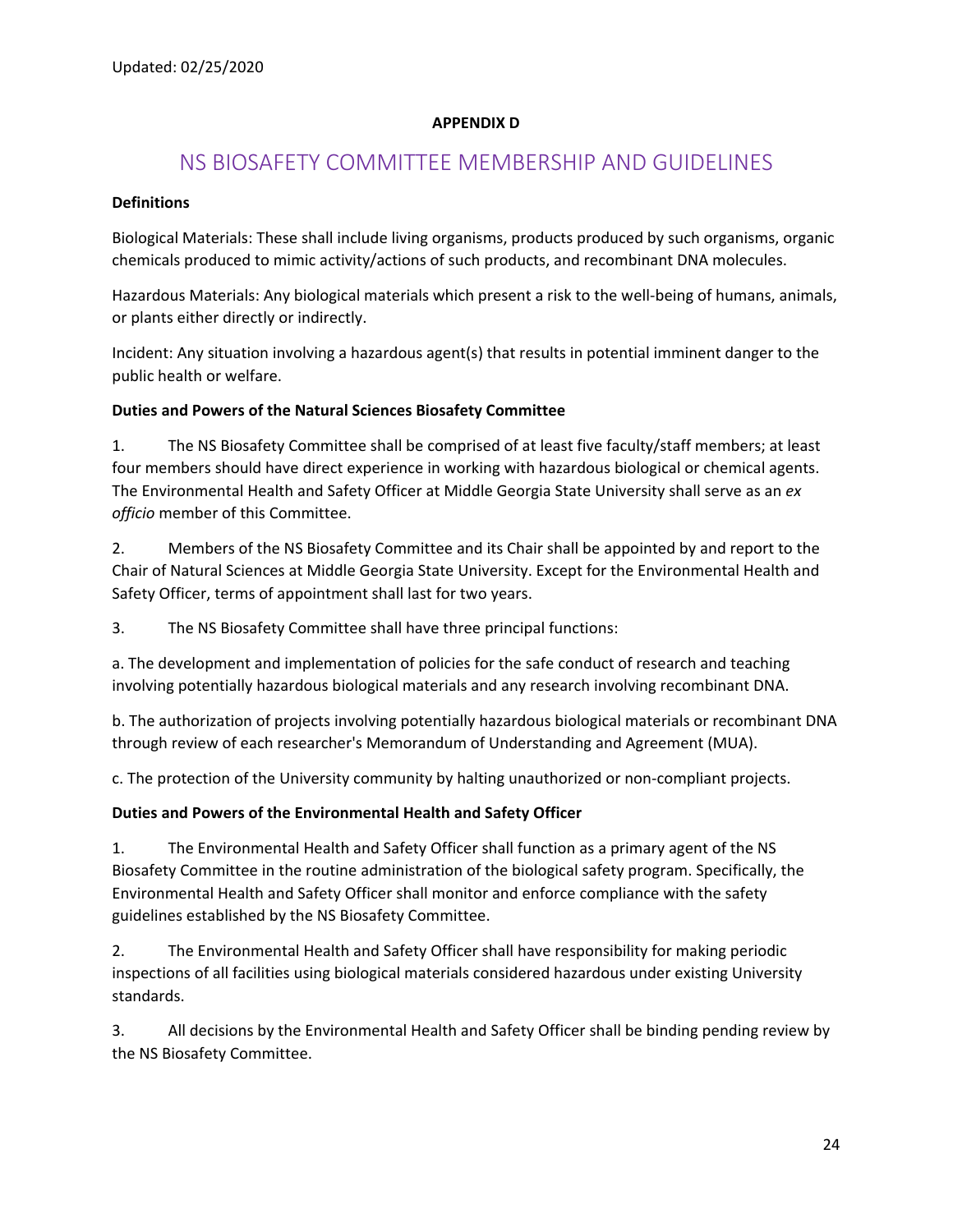## **Procedures for Acting on and Reporting Violations**

In the event of failure to observe safety regulations and rules on the part of any University personnel, the Environmental Health and Safety Officer shall:

1. Inform the NS Biosafety Committee Chair if such deficiencies are not corrected promptly.

2. If necessary, the Environmental Health and Safety Officer has authority to order immediate shutdown or cessation of work in any facility where it is evident that health hazards exist to the extent that continued operation would result in violation of University‐adopted biosafety standards.

The Chairperson of the NS Biosafety Committee shall report the violation to the NS Biosafety Committee at its next regular meeting, or call a special meeting to review the violation if urgency makes it necessary. The NS Biosafety Committee, after consideration, may:

1. Recommend mandatory remedial action to the Chair of Natural Sciences and Dean of the School of Health and Natural Sciences. Failure to comply may result in withdrawal of the NS Biosafety Committee approval of the existing project/activities.

2. Withdraw or rescind approval of the project. In the event the NS Biosafety Committee takes such action, the project may no longer be conducted at the University until such time as corrections are made to qualify the project for reinstatement.

## **Appeal Procedure**

Any restraining order, decision, or application disapproval by the NS Biosafety Committee or the Environmental Health and Safety Officer may be appealed directly to the NS Biosafety Committee. The staff member(s) involved in such consideration may be present at the NS Biosafety Committee meeting and may present facts pertinent to the deliberations. A simple majority vote of the NS Biosafety Committee is needed to uphold or reverse decisions made by the Environmental Health and Safety Officer or NS Biosafety Committee.

NS Biosafety Committee decisions may be appealed to the Dean of the School of Health and Natural Sciences and then to the Provost of the University. Appeals must be submitted in writing with necessary supporting documentation to the NS Biosafety Committee Chair who shall forward the appeal to the Dean of the School of Health and Natural Sciences and then to the Provost.

Actions/decisions by the NS Biosafety or the Environmental Health and Safety Officer must be adhered to pending final action on the appeal. Failure to adhere to decisions made by the NS Biosafety or the Environmental Health and Safety Officer may result in immediate loss of lab and lab support area access and/or could be used as grounds for dismissal of the employee.

# **Reporting Incidents (Also, see Procedures for Reporting Incidents)**

All persons listed above shall have the authority to evacuate and close down rooms, buildings, or any effected areas if an incident warrants such action.

The affected areas shall remain closed until the Environmental Health and Safety Officer is available to direct cleanup and/or decontamination procedures. The Environmental Health and Safety Officer, the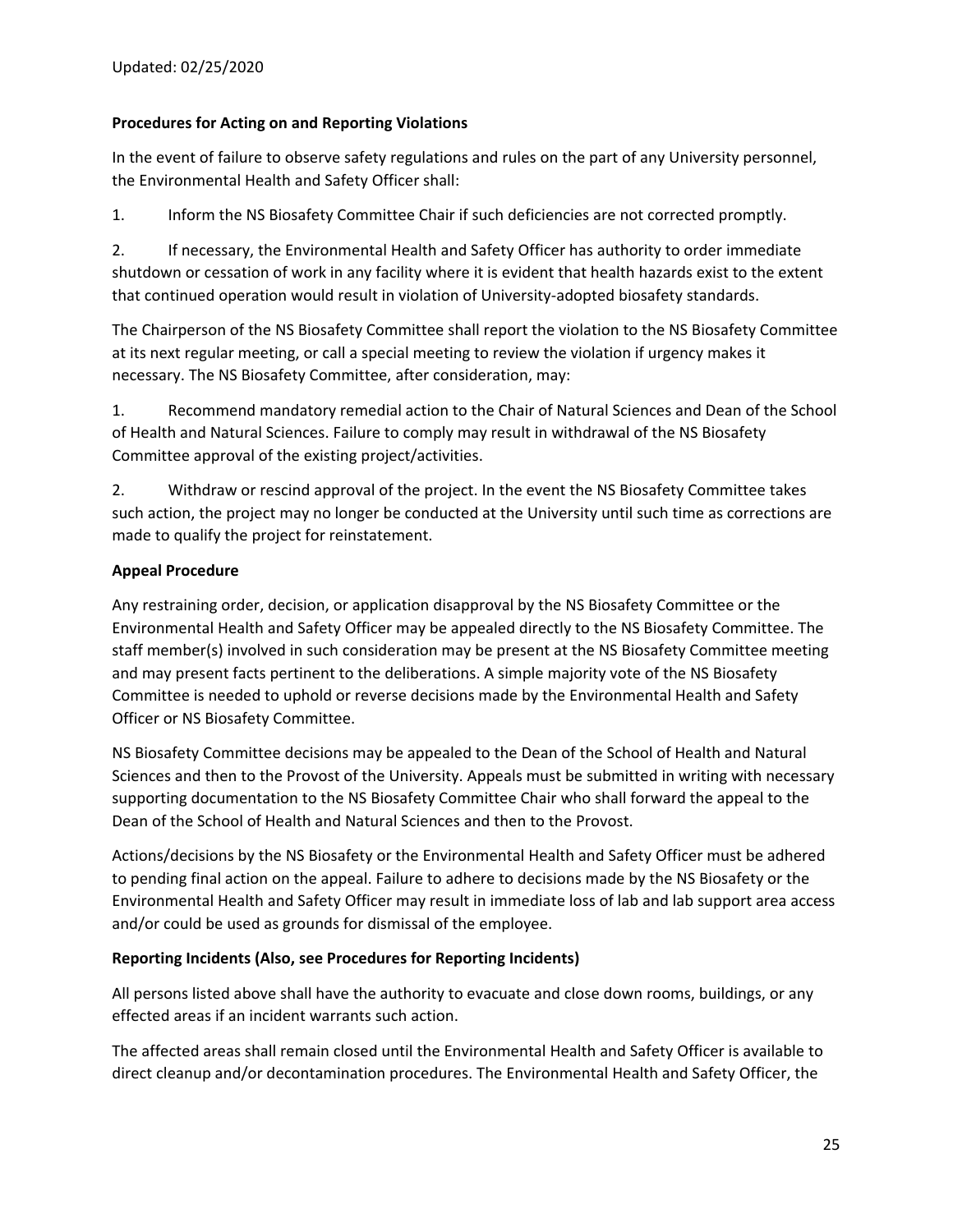NS Biosafety Committee Chair, and Chair of Natural Sciences will together determine when and under what conditions a research facility may be reopened following an incident.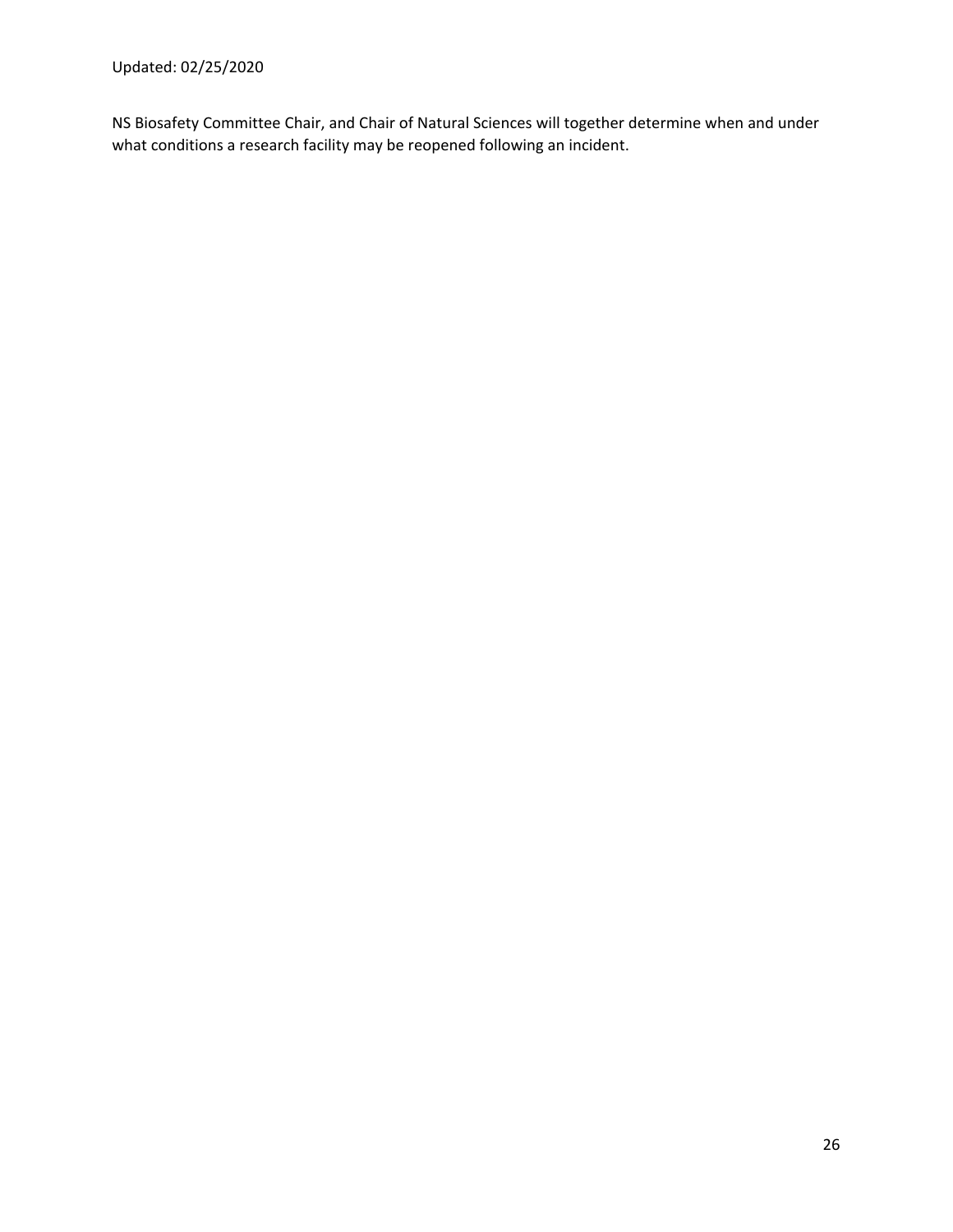## **APPENDIX E**

# TRAINING AND RESOURCES

https://www.usg.edu/facilities/rtk-ghs -Right to Know (University System of Georgia)

https://www.usg.edu/facilities/training/pathogens/ ‐ Blood Borne Pathogens (University System of Georgia)

https://www.cdc.gov/biosafety/publications/bmbl5/BMBL.pdf ‐ Biosafety in Microbiological and Biomedical Laboratories 5<sup>th</sup> edition (CDC)

http://researchcompliance.uc.edu/Biosafety/Training/ViralVectorWebtraining.aspx ‐Viral Vectors (University of Cincinnati)

http://researchcompliance.uc.edu/training/PPE-eManual/story\_html5.html -PPE (University of Cincinnati)

https://www.asm.org/index.php/tools-in-the-classroom/guidelines-for-biosafety-in-teachinglaboratories - ASM Guidelines for Biosafety in Teaching Laboratories: Building a Culture of Biosafety (American Society of Microbiologist)

https://www.asm.org/images/asm\_biosafety\_guidelines-FINAL.pdf - Guidelines for Biosafety in Teaching Laboratories (American Society of Microbiologist)

http://www.who.int/csr/resources/publications/biosafety/Biosafety7.pdf ‐ Laboratory Biosafety Manual (World Health Organization)

https://www.fda.gov/medicaldevices/productsandmedicalprocedures/homehealthandconsumer/consu merproducts/sharps/default.htm ‐Safely Using Sharps (Needles and Syringes) at Home, at Work and on Travel (FDA)

https://www.osha.gov/Publications/laboratory/OSHA3404laboratory‐safety‐guidance.pdf Laboratory Safety ‐ (OSHA)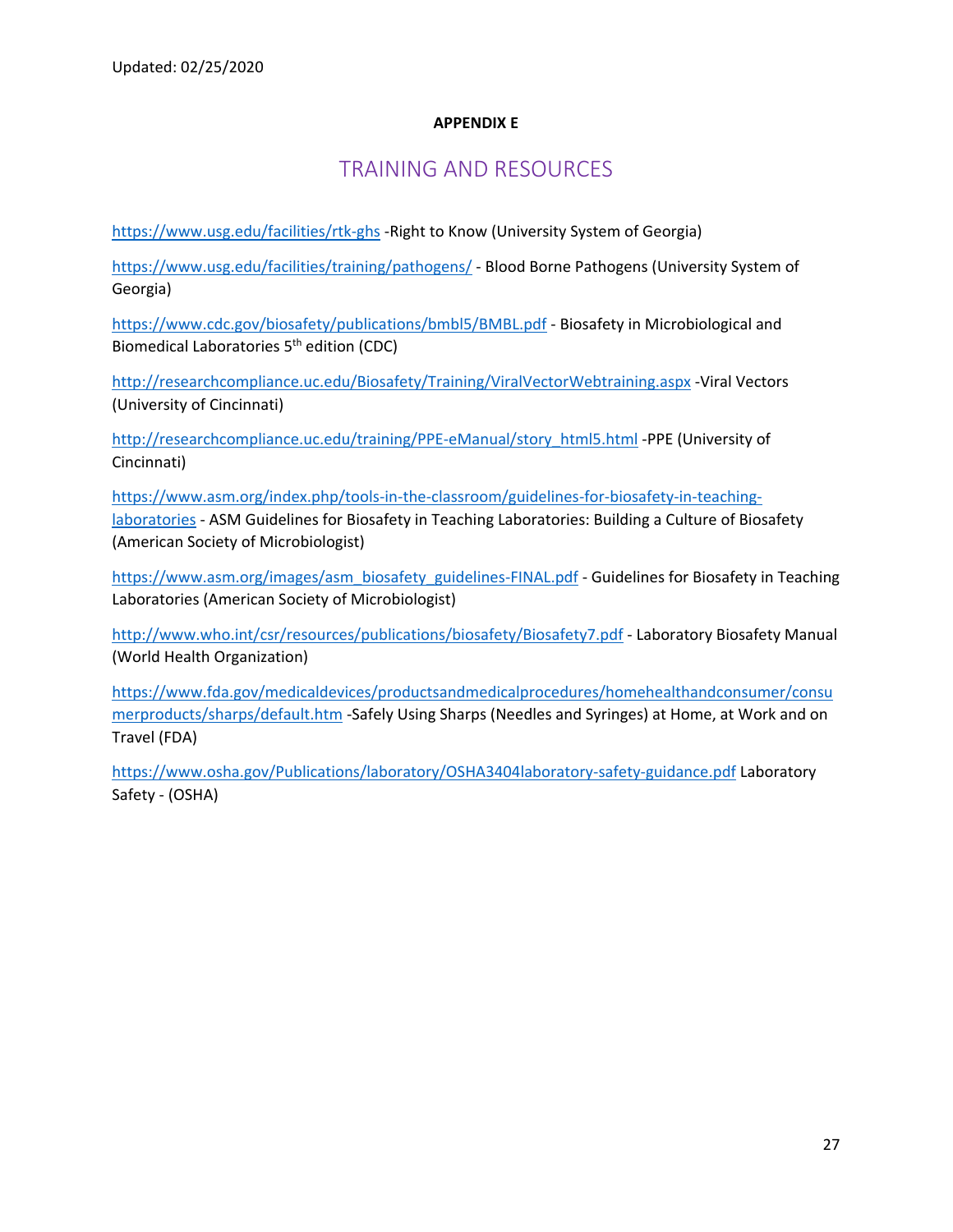# **APPENDIX F**

# GUIDELINES FOR APPROPRIATE SIGNAGE

- **Approved sign indicating the presence of a biohazard must be posted at all access points**
- **Sign must incorporate the universal biohazard symbol**
- **All equipment used with biohazardous materials must have biohazard label**
- **Posted information must include: the laboratory's biosafety level, the supervisor's name (or other responsible personnel), telephone number, and required procedures for entering and exiting the laboratory. Agent information should be posted in accordance with the institutional policy.**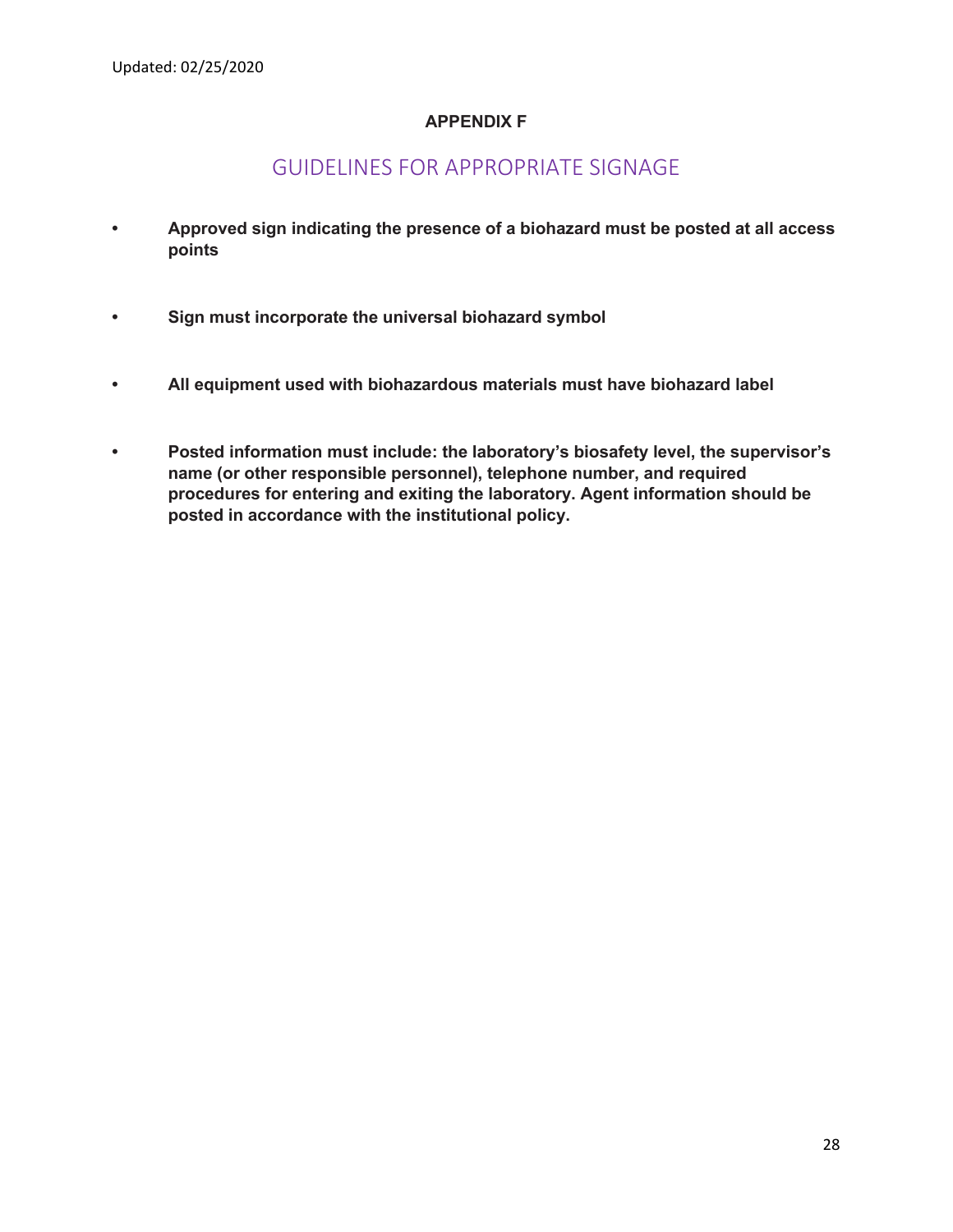## **APPENDIX G**

# SAMPLE OCCUPATIONAL EXPOSURE SHEET FOR AVAILABILITY IN **LABORATORIES**

#### **Occupational Exposure to** *Bartonella henselae*

Workers are encouraged to seek medical evaluation for symptoms that they suspect may be related to exposure to *Bartonella henselae* in their work area, without fear of reprisal.

#### **FIRST AID/TREATMENT:**

1) Contact With Skin or Puncture Wound: Immediately wash area or wound thoroughly with soap and water. Apply an antiseptic, such as 70% ethanol to the skin or wound. Seek medical attention. 2) Contact With Aerosols: Seek medical attention for possible prophylactic treatment.

The majority of cases of cat-scratch disease occurring in normal hosts do not require anti-infective therapy for resolution of infection. Cat-scratch disease is usually self-limiting within several weeks. If an antibiotic regime is required tetracycline or erythromycin are effective treatments.

**IMMUNIZATION:** None.

**PROPHYLAXIS:** None

**SYMPTOMS OF OCCUPATIONAL EXPOSURE** to *Bartonella henselae*, which may occur through aerosolized liquids or through puncture wounds, may include\*:

#### **fever, fatigue, malaise, swollen lymph nodes, joint aches and swelling, neurological abnormalities, and skin rash or markings**

 \*documented occupational exposure unknown, symptoms based on natural infection (The cat flea (*Ctenocephalides felis*) is thought to be the major vector by which the cat becomes infected. Humans become infected with *Bartonella henselae* by direct or indirect contact with kittens or cats harboring the organism. Humans rarely become infected following exposure to animals other than cats. Human infection results from inoculation of infective flea feces at time of injury.)

**PRIMARY HAZARDS:** Scratches, bites, and/or licks from infected laboratory animals.

**SPECIAL HAZARDS:** None.

**COMMUNICABILITY:** Human-to-human transmission has not been documented.

**DRUG SUSCEPTIBILITY/RESISTANCE:** *Bartonella henselae* is susceptible to several antibacterial agents. Rifampin, ciprofloxacin, gentamicin, trimethoprim, and sulfamethoxazole have the greatest effect. Erythromycin, doxycycline, isoniazid, and rifampin have been effective in treatment of bacillary angiomatosis in immunocompromised patients.

**DRUG RESISTANCE:** Penicillins, cephalosporins, tetracycline, and erythromycin have little to no clinical effect in catscratch disease. Resistance to macrolides and to fluoroquinolones has been observed.

**SUSCEPTIBILITY TO DISINFECTANTS:** Information specific to *Bartonella henselae* is not available, but most bacteria have been shown to be susceptible to low concentrations of chlorine, 70% ethanol, phenolics such as orthophenylphenol, ortho-benzyl-paua-chlorophenol, 2% aqueous glutaraldehyde, peracetic acid (0.001% to 0.2%).

**PROTECTIVE CLOTHING:** Lab coat. Gloves. Eye protection must be used where there is a known or potential risk of exposure to splashes.

**OTHER PRECAUTIONS:** All procedures that may produce aerosols, or involve high concentrations or large volumes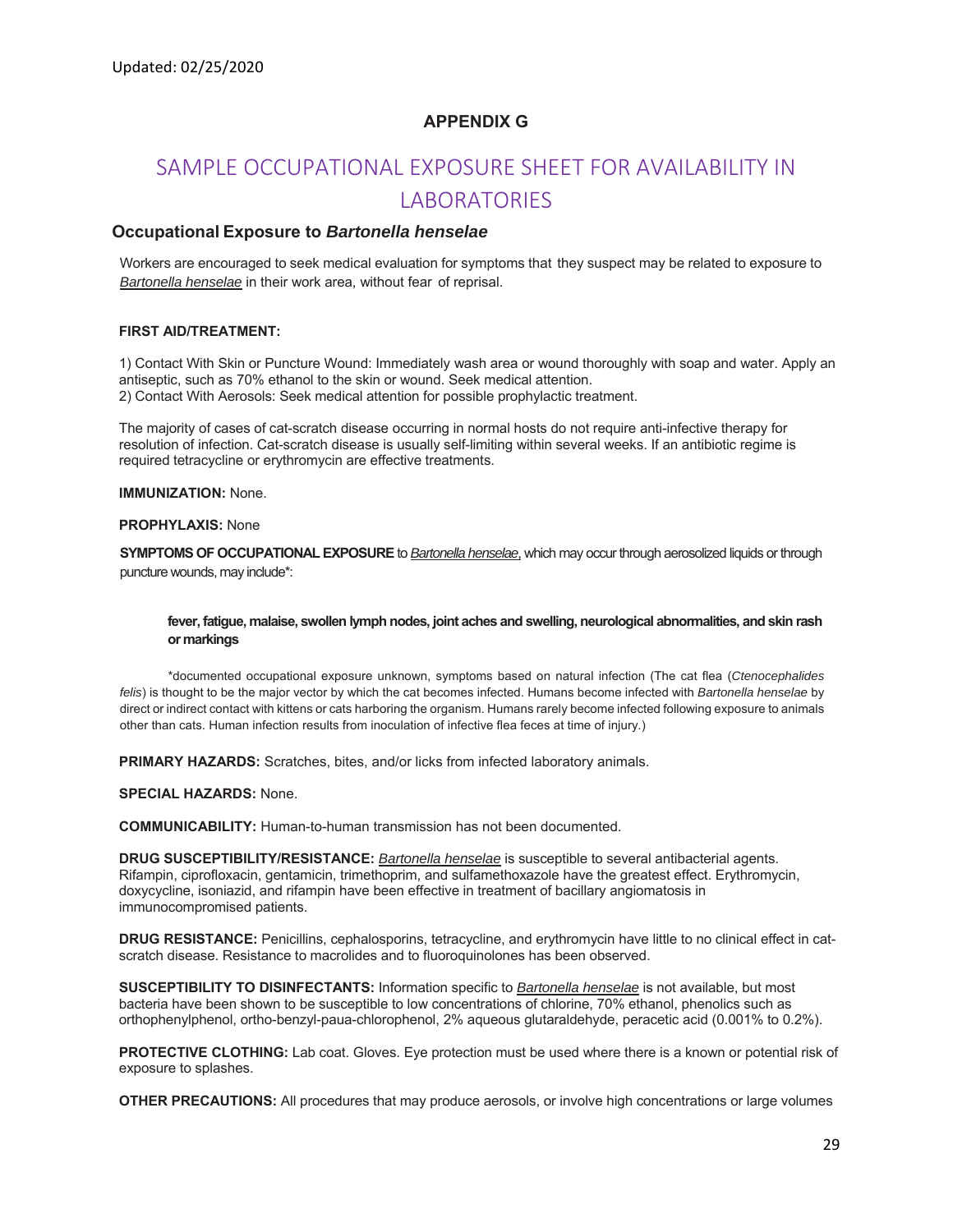should be conducted in a biological safety cabinet (BSC). The use of needles, syringes, and other sharp objects should be strictly limited.

**SPILLS:** Allow aerosols to settle and, wearing protective clothing, gently cover spill with paper towels and apply an appropriate disinfectant, starting at the perimeter and working towards the center. Allow sufficient contact time before clean up.

**DISPOSAL:** Decontaminate all wastes that contain or have come in contact with the infectious organism before disposing by autoclave, chemical disinfection, gamma irradiation, or incineration.

**STORAGE:** The infectious agent should be stored in leak-proof containers that are appropriately labelled.

**EXPOSURE** to *Bartonella henselae*, should be immediately reported to your supervisor and your medical provider. Your supervisor must receive a description of the accident or incident, confirm the circumstances of the injury or exposure and provide relevant advice. The supervisor must also report the incident to all other relevant parties, such as the Environmental Health Officer.

Supervisors are expected to 1) properly train personnel to safely handle infectious materials; 2) report any incident involving direct contact with an infectious agent; 3) make personnel aware of the risks associated with handling infectious agents, 4) maintain a high level of suspicion for any worker who does not report to work or reports an illness with related symptoms.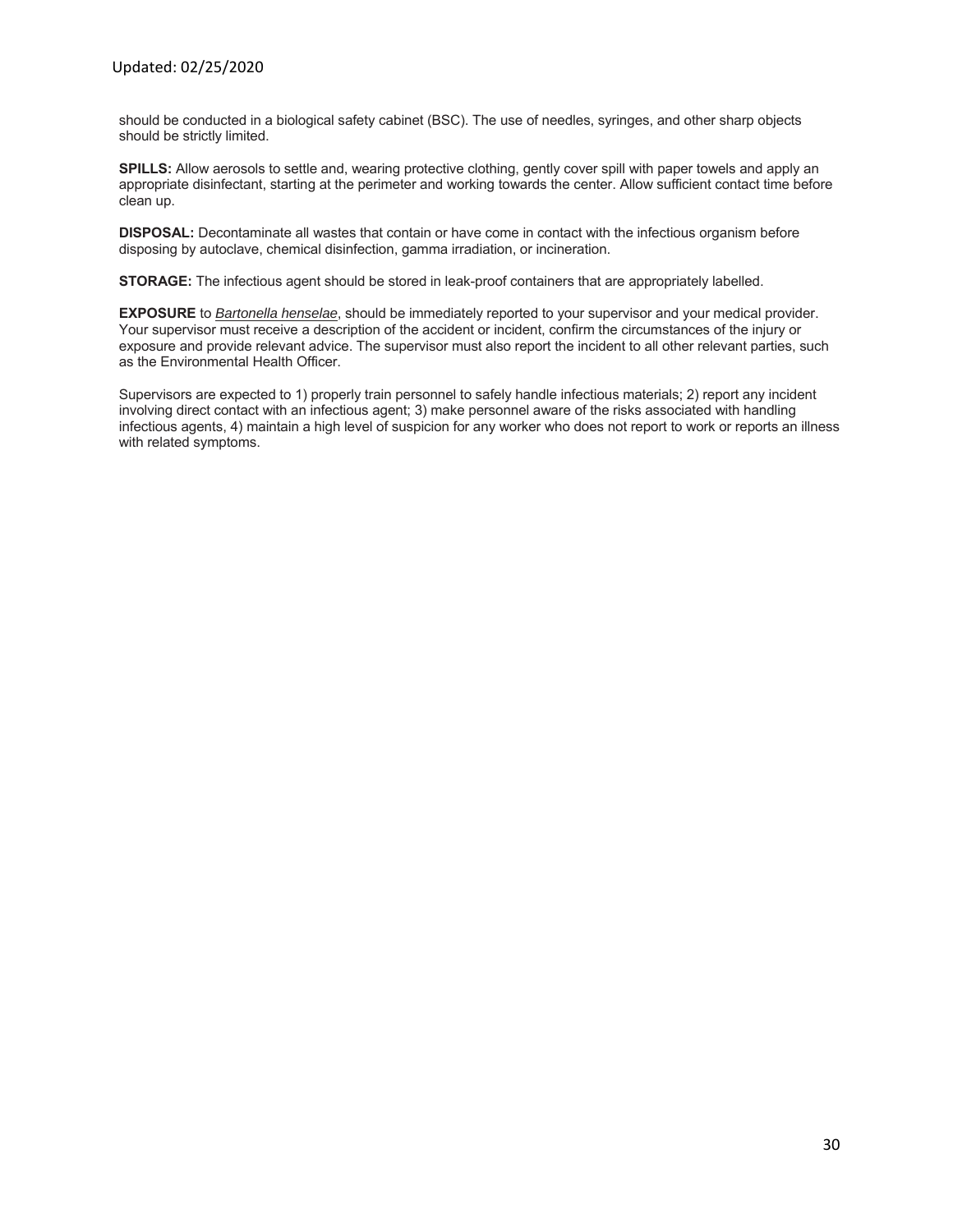#### **APPENDIX H**

# INFORMATION ON SELECT SAFETY EQUIPMENT OR PROCEDURES

#### **VACUUM LINE PROTECTION**

The first sidearm flask functions as the vacuum trap and the second acts as the overflow back-up. These two flasks contain enough household bleach so that the final concentration of waste is 10% bleach when full. An in-line HEPA filter is the last defense and prevents aerosols from entering the line. The flasks should be set in a plastic bucket or tray so that if they break, the spill is easily contained. This image is adapted from the Biosafety in Microbiological and Biomedical Laboratories (BMBL) 5th Edition, Appendix A.



#### **SECONDARY CONTAINMENT TRAYS**



Sides should be high enough to contain liquids in case a flask breaks (Nalgene Polypropylene Sterilizing Trays Fishersci cat# 13-359)

#### **IN-LINE HEPA FILTERS**



HEPA filters remove 99.97% of .3mm particles and protect house vacuum lines from contamination (Millipore Millex Filter Units Fishersci cat# SLFG85010 and SLFG025LS)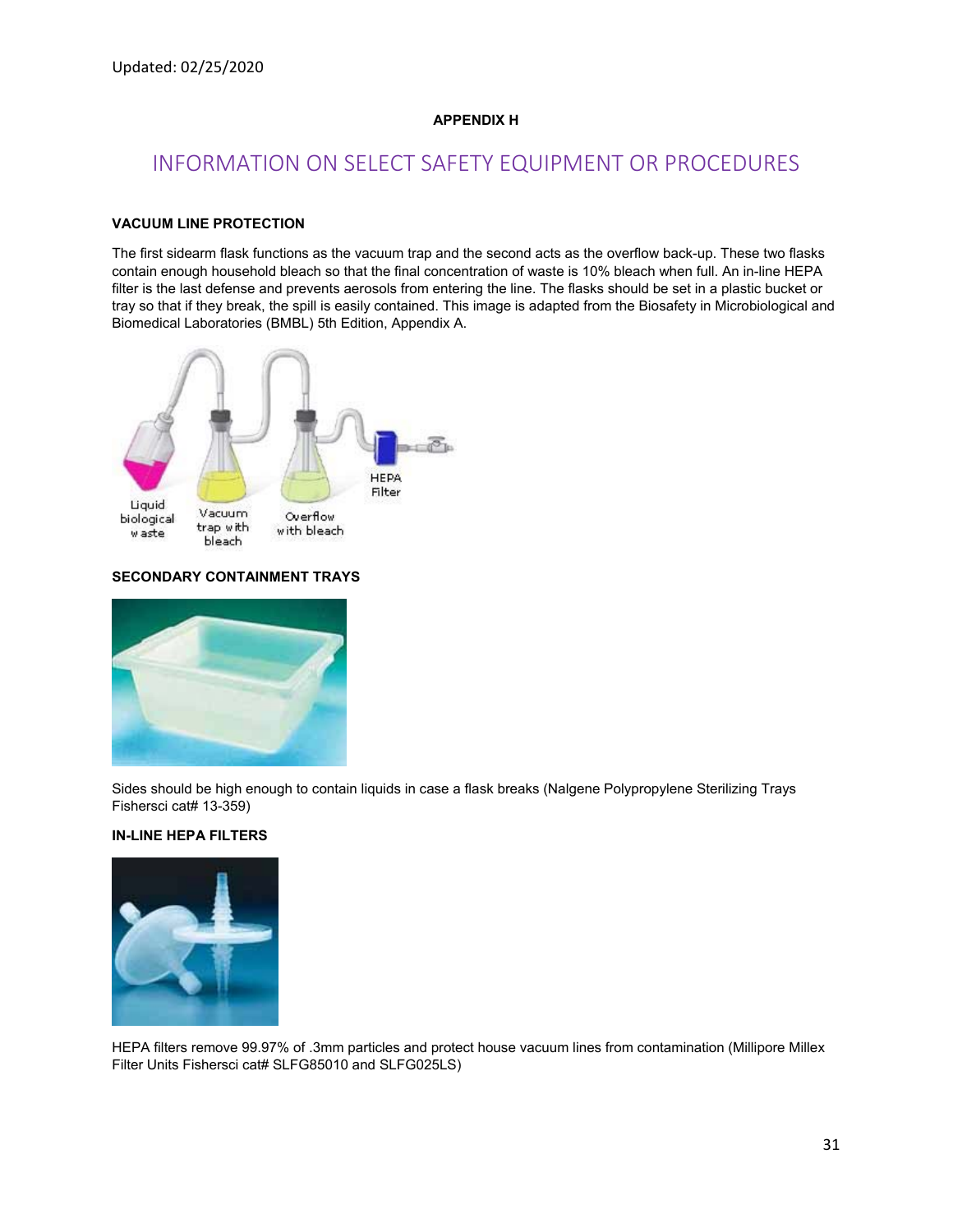# APPENDIX I

# LABORATORY INCIDENT/NEAR‐MISS REPORT

Return to the Environmental Health & Safety Officer, David Foster

#### **(478) 697‐4523**

This report must be completed and submitted to Middle Georgia State University's EH&S office by **Email**  david.foster@mga.edu within 24 hours after there is an incident or a near miss involving a Middle Georgia State University laboratory.

#### **An incident is an event that results in one or more of the following:**

- accident and/or injury to personnel
- damage to project equipment, facilities or property
- impact to the public or environment
- release or spill that could result in fire or exposure above established limits

A **near‐miss** is an event that under slightly different circumstances could have become an incident.

32

Date and Time of Incident or Near-Miss: **We are all the set of the set of the set of the set of the set of the set of the set of the set of the set of the set of the set of the set of the set of the set of the set of the s** 

**Location of Incident or Near‐Miss:** \_\_\_\_\_\_\_\_\_\_\_\_\_\_\_\_\_\_\_\_\_\_\_\_\_\_\_\_\_\_\_\_\_\_\_\_\_\_\_\_\_\_\_

**Person(s) Involved (Name and MGA ID):**

#### **Witness(es) to Event (Name(s) and MGA ID(s)):**

#### **Brief Description of Incident or Near‐Miss:**

**Preliminary Identification of Cause:**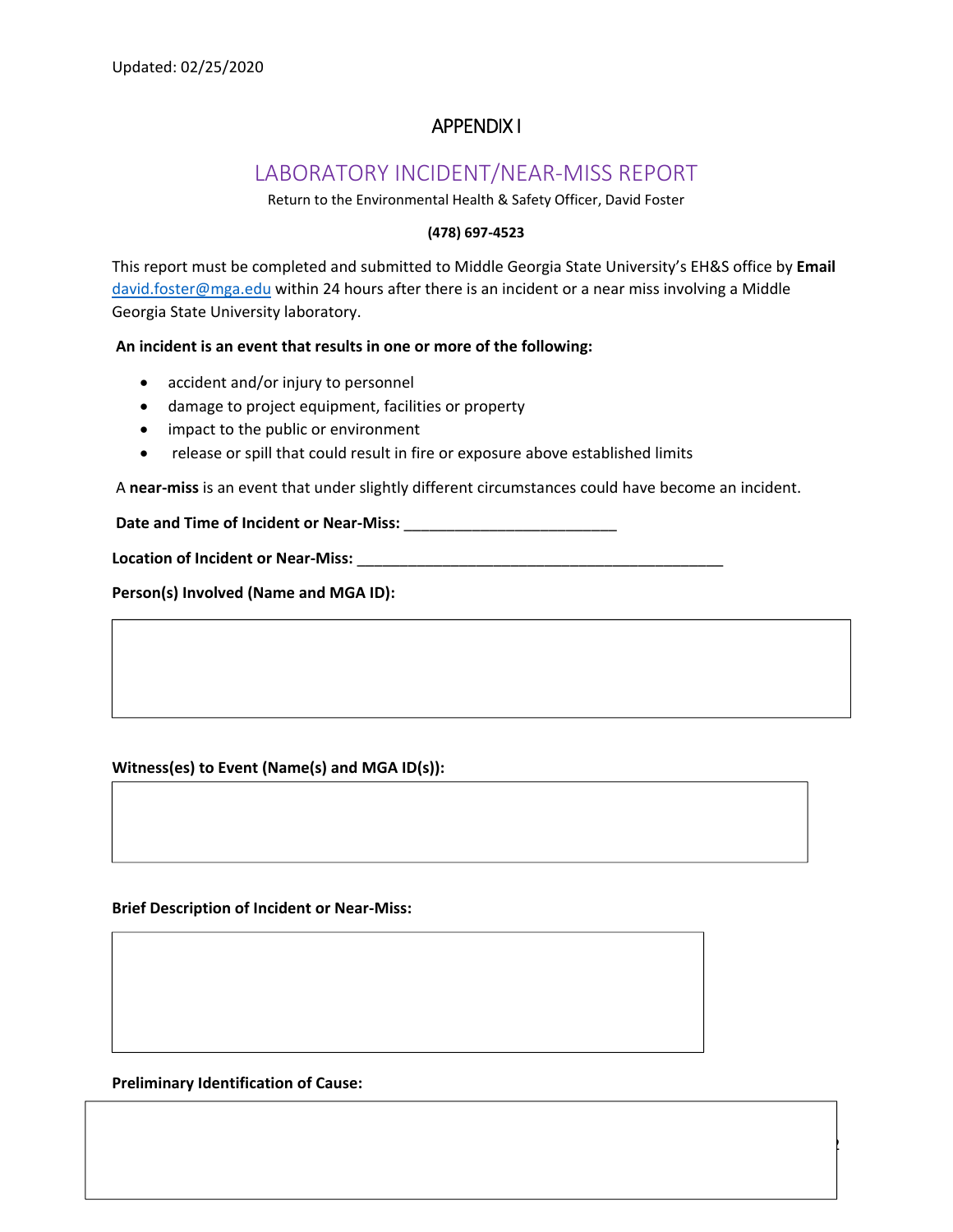#### **Initial Corrective Actions Taken:**

**Date and Time of Notification to Principle Investigator:** \_\_\_\_\_\_\_\_\_\_\_\_\_\_\_\_\_\_\_\_\_\_\_\_\_\_\_\_\_\_\_\_\_\_\_

**Principal Investigator: \_\_\_\_\_\_\_\_\_\_\_\_\_\_\_\_\_\_\_\_\_\_\_\_\_\_\_\_\_\_\_\_\_\_\_\_\_\_**

**Principal Investigator Signature:** \_\_\_\_\_\_\_\_\_\_\_\_\_\_\_\_\_\_\_\_\_\_\_\_\_\_\_\_\_

Date & Time of Notification to Biosafety Officer: \_\_\_\_\_\_\_\_\_\_\_\_\_\_\_\_\_\_\_\_\_\_\_\_\_\_\_\_\_\_

**Biosafety Officer: \_\_\_\_\_\_\_\_\_\_\_\_\_\_\_\_\_\_\_\_\_\_\_\_\_\_\_\_\_\_\_\_\_\_\_** 

**Biosafety Officer Signature: \_\_\_\_\_\_\_\_\_\_\_\_\_\_\_\_\_\_\_\_\_\_\_\_\_\_\_**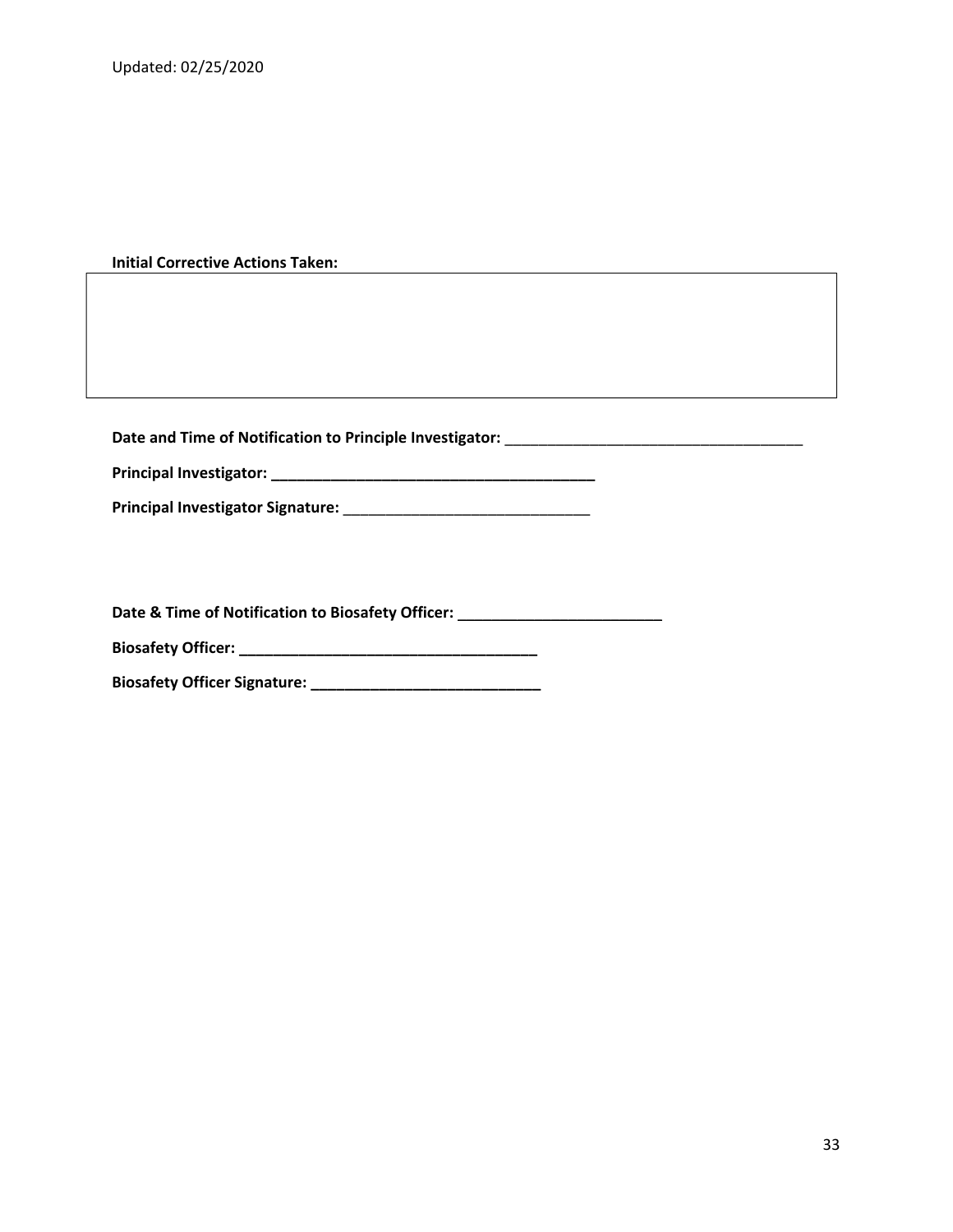# **APPENDIX J**

# BIOSAFETY INCIDENT & INVESTIGATION REPORT

All reports must be submitted to the Institutional Biosafety Officer, David Foster

Submit report as an electronic Word Document to: david.foster@mga.edu , if you have any questions call **(478) 697‐4523.** 

| <b>SECTION 1. PERSON REPORTING</b>                     |                                   |
|--------------------------------------------------------|-----------------------------------|
| <b>Principal Investigator:</b>                         | <b>CONTACT NUMBER:</b>            |
| Name of Investigator (if not the primary investigator) | <b>CONTACT NUMBER:</b>            |
| DEPARTMENT:                                            | DATE & TIME INVESTIGATION BEGAIN: |

| <b>SECTION 2. INCIDENT INFORMATION</b><br>DATE and TIME OF INCIDENT:                                                                                         | NAME, ADDRESS, AND PHONE NUMBER OF FACILITY WHERE<br>MEDICAL TREATMENT WAS ADMINISTERED (If applicable): |
|--------------------------------------------------------------------------------------------------------------------------------------------------------------|----------------------------------------------------------------------------------------------------------|
| <b>BUILDING &amp; ROOM NUMBER:</b>                                                                                                                           | PART(s) of BODY INJURED:                                                                                 |
| <b>INJURED NAME</b> (include MGA ID Number) :                                                                                                                | <b>NATURE OF INJURY:</b><br>Needle stick<br>П<br>Splash<br>Ш<br>Cut<br>Other (describe):<br>П            |
| <b>MATERIALS INVOLVED</b> (check all that apply)                                                                                                             |                                                                                                          |
| <b>Recombinant or synthetic DNA</b><br>$\Box$<br><b>Infectious Agent</b><br>$\Box$<br>Human blood, other body fluids, cell lines, and/or<br>л<br><b>OPIM</b> | Other (explain in as much detail as possible<br>П<br>below):                                             |
| <b>TYPE OF INCIDENT</b> (Check all that apply)                                                                                                               |                                                                                                          |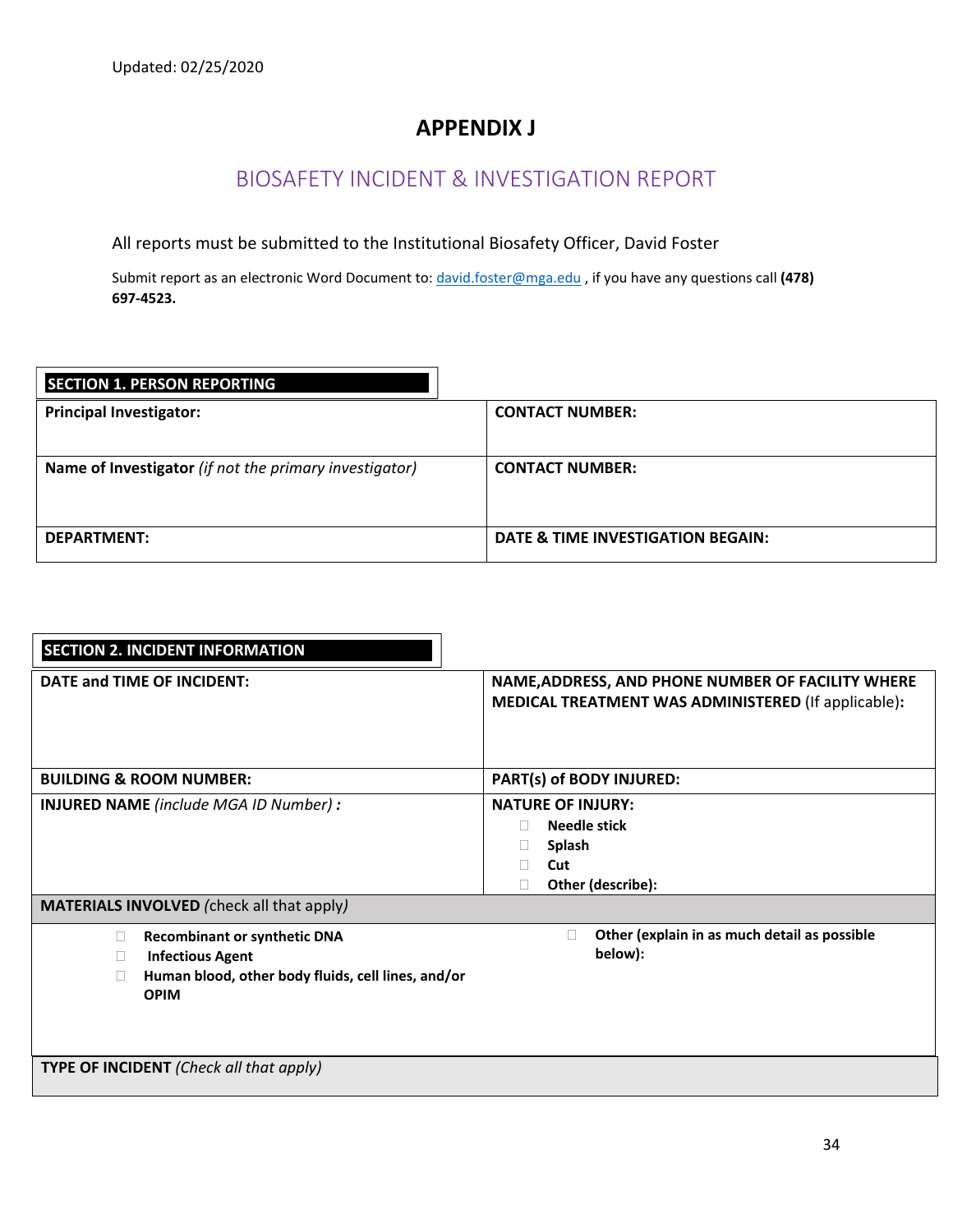**Personnel injury or exposure** 

 $\mathbf{I}$ 

**Spill/release** 

**Other anticipated event(explain in as much detail as possible):**

**Biosafety Incident & Investigation Report (continued)** 

**DESCRIBE HOW THE INCIDENT OCCURRED, INCLUDE TIME LINE AND SPECIFIC DETAILS:** 

| INJURY/EXPOSURE                     | SPILL/RELEASE                                 |
|-------------------------------------|-----------------------------------------------|
| Immediate Action Taken:             | Immediate Action Taken:                       |
| <b>Cleansed affected area</b>       | Spill contained and disinfected (small spill) |
| Rinsed with eyewash/safety shower   | Room evacuated (large spill)                  |
| Person received medical attention   | <b>Notified Biosafety Officer</b>             |
| <b>Notified Biosafety Officer</b>   | <b>Notified Biosafety Committee</b>           |
| <b>Notified Biosafety Committee</b> | Other:                                        |
| Other:                              |                                               |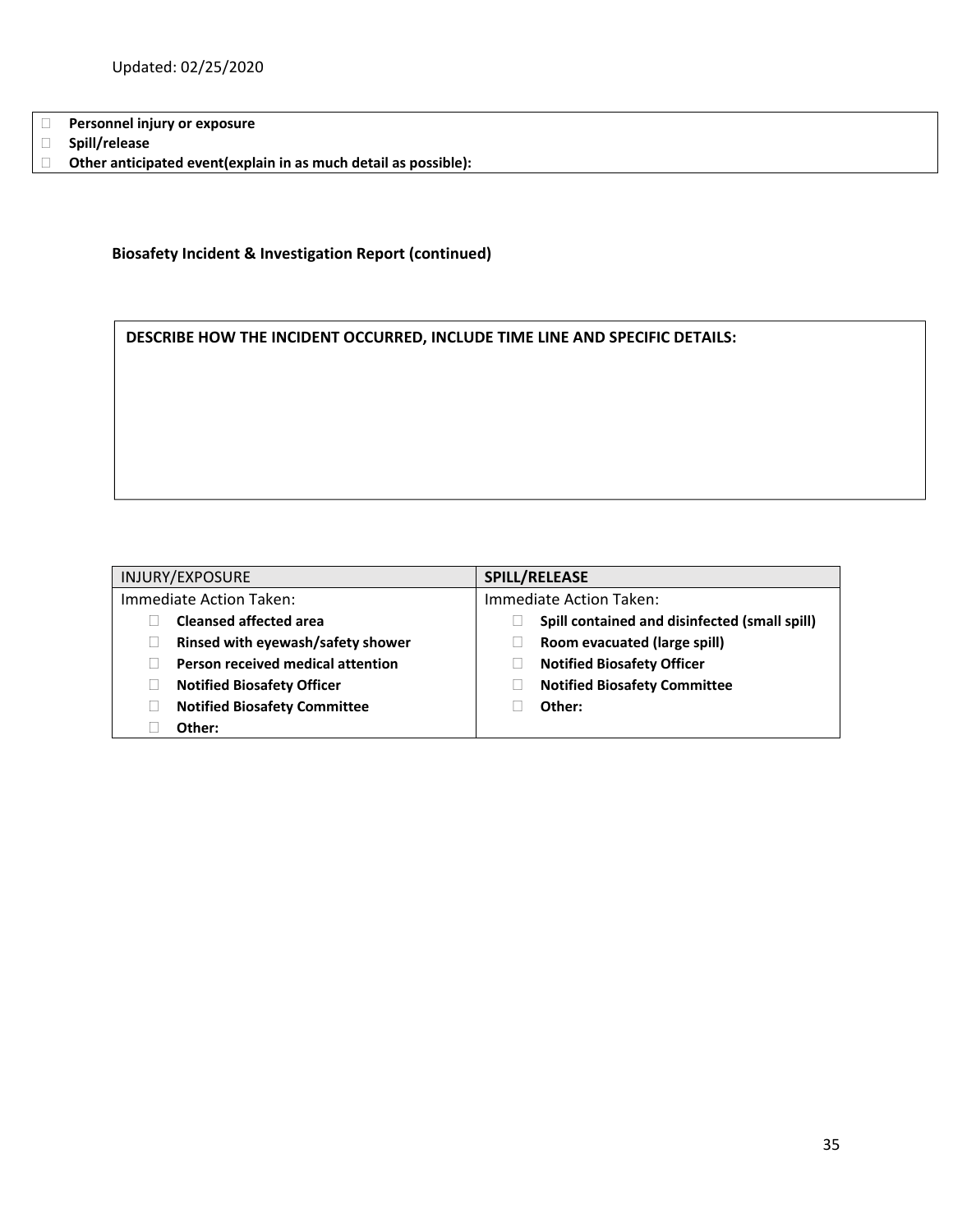# **SECTION 3. TREATMENT/CLEANUP**

**DESCRIBE TREATMENT/CLEANUP PROCEDURE INCLUDE TIME LINE AND SPECIFIC DETAILS:** 

**Biosafety Incident & Investigation Report (continued)** 

**SECTION 4. ADDITIONAL INFORMATION** 

**1. Has there been any signs of illness associated with the incident?** 

**2. List relevant training received by the individual(s) involved, as well as the date(s) that training was conducted (attach supporting documentation):** 

**3. Does the lab have standard operating procedures (SOPs) for this research? Yes or no**  *If yes, was there any deviation from the SOP at the time of incident? Please describe.*